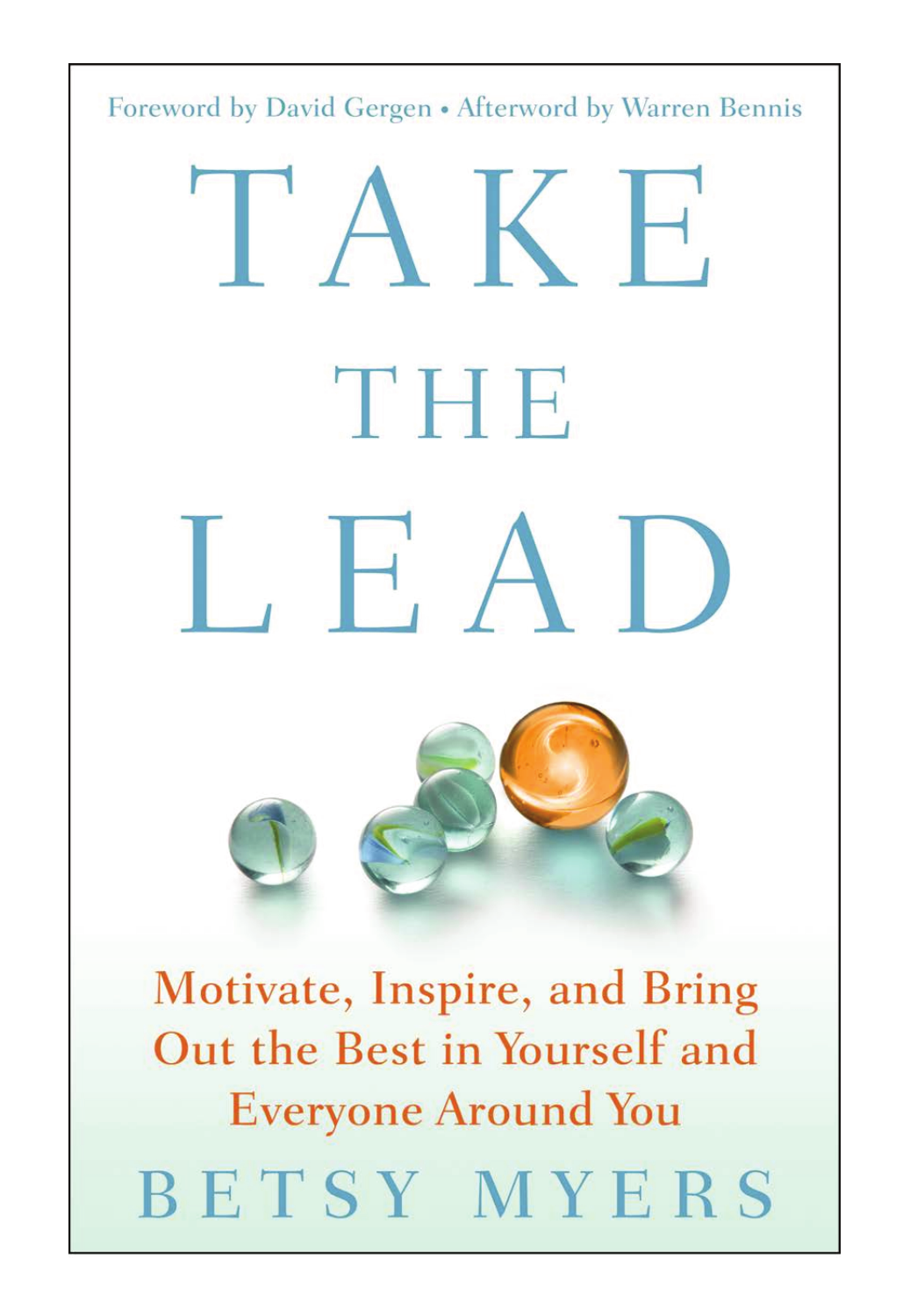## *Praise for* TAKE THE LEAD

"The defining difference in this superb book is Myers' insistence that every day provides leadership opportunities for every one of us from the most junior employee to the top of the organization."

#### —*The Washington Post*

"A home run. . . . Written in an intelligent but conversational and approachable tone, this inspirational primer is a perfect read for anyone seeking to understand, develop, or unleash his or her genuine leadership potential."

#### —*Publishers Weekly*

"Myers offers a cogent, articulate addition to modern leadership theory, citing her experiences with both President Clinton and Obama. . . . An enjoyable and insightful read for anyone interested in increasing their personal and professional effectiveness."

—*Kirkus Reviews*

"Betsy Myers, adviser to US presidents and longtime advocate for women, shares her considerable experience and wisdom with everyone who cares about high-level and everyday leadership. This charming, engrossing book will particularly excite and empower women, who will treat this book as their personal mentor and apply Myers's principles to enrich their lives."

—Rosabeth Moss Kanter, Harvard Business School professor and bestselling author of *Confidence* and *SuperCorp*

"A must-read for current and rising leaders. Betsy Myers approaches leadership in a personal, compelling, and actionable way."

—Elliott Masie, chair, The Learning Consortium

"*Take the Lead* captures essential, practical wisdom, anchored by powerful stories with key insights for any reader who aims to lead."

—Ronald Heifetz, founder of the Center for Public Leadership, John F. Kennedy School of Government, Harvard University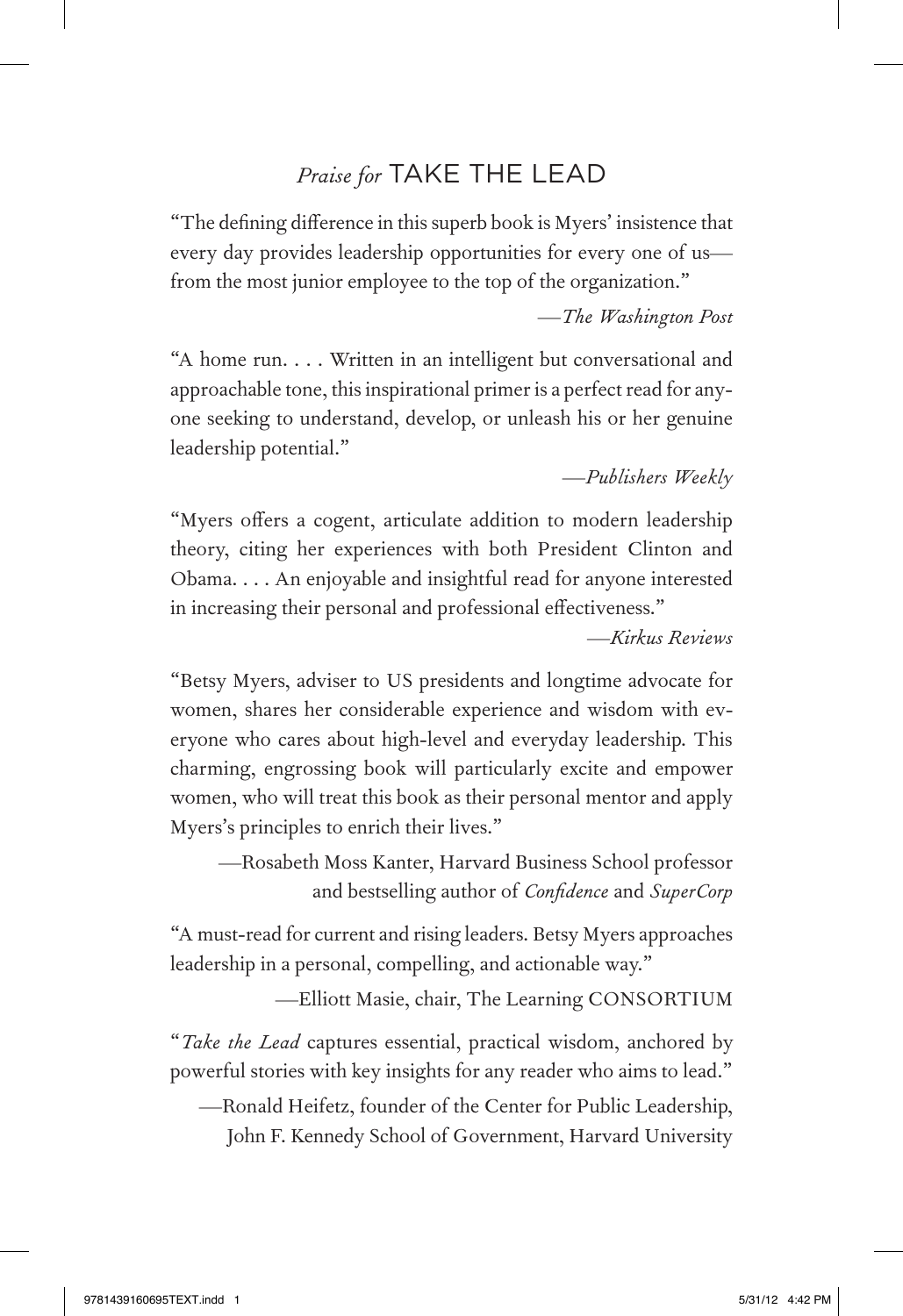"After forty years of being a boss, I've found *Take the Lead* the most inspirational new tool, not only for leadership but for life."

> —Kay Unger, cofounder of Phoebe Couture and Kay Unger New York

"One of the most topical and well-written business books ever. This book will be given to all leaders in my department, as I believe the concepts Myers discusses are absolutely critical for success in any business."

—Brian Hirshman, senior vice president, Southwest Airlines

"True leadership requires both IQ and EQ—the right combination of head and heart. The leadership principles Betsy Myers illuminates are not only good for business, they are also economic and social imperatives."

—Gloria Cordes Larson, president, Bentley University

"A principled yet practical guide to twenty-first-century leadership. Myers's candid, courageous stories offer convincing evidence of what it takes to be an authentic leader."

—Bill George, author of *True North* and former CEO of Medtronics

"Betsy has a huge heart, tremendous empathy, and a genuine interest in others. That not only makes her a wonderful friend, it also makes her an exceptional leader. In *Take the Lead,* she makes a compelling case that all of us can learn to lead with our hearts."

—Dee Dee Myers, former White House press secretary and *New York Times* bestselling author of *Why Women Should Rule the World*

"In working with some of the most powerful leaders in the world, Betsy has had the opportunity to see into their hearts and minds and understand what makes them inspiring and successful leaders. The result is a book filled with insight and wisdom. "

—Steve Belkin, chairman, Trans National Group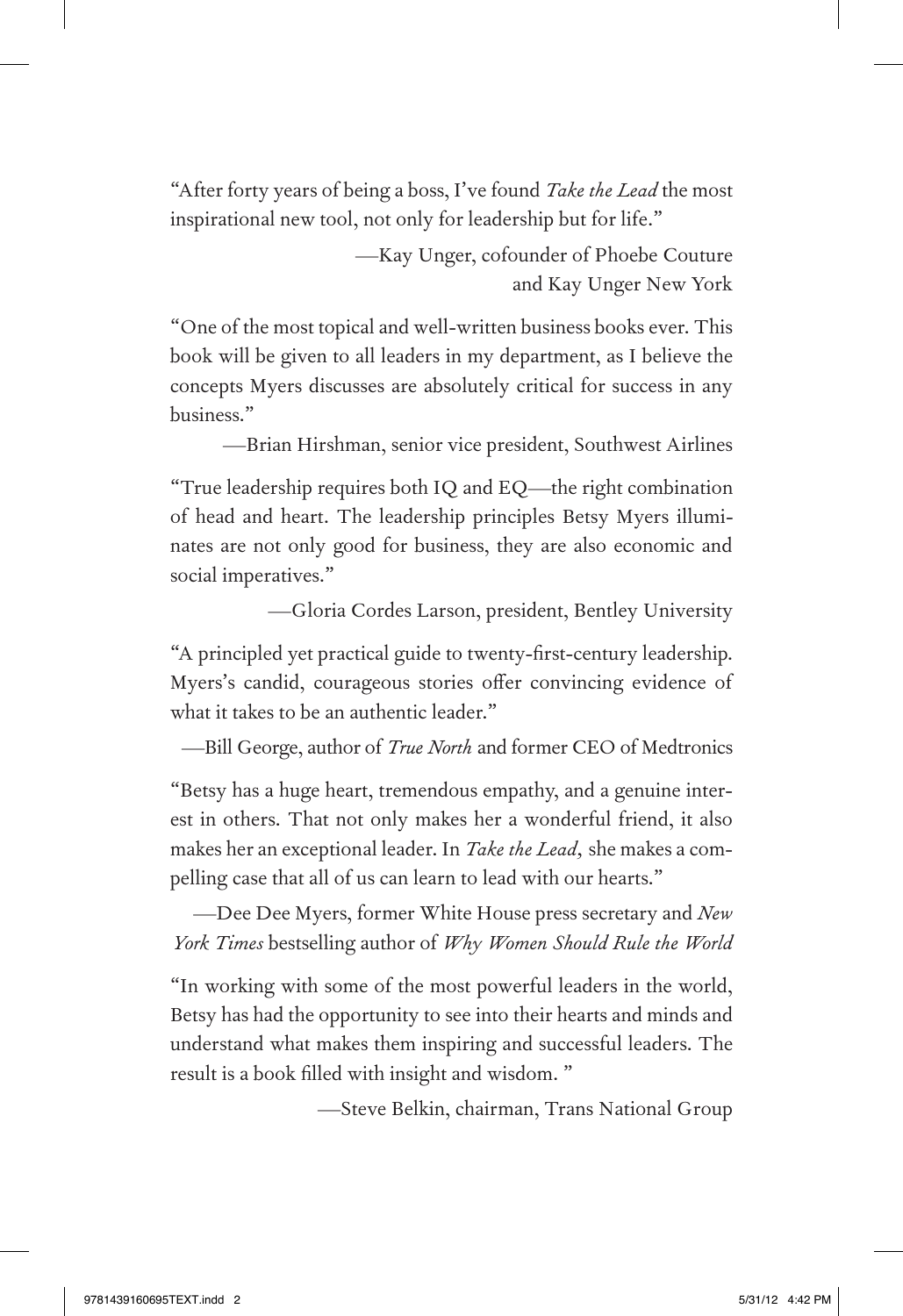

*Motivate, Inspire, and Bring Out the Best in Yourself and Everyone Around You*

# BETSY MYERS *with* John David Mann

**ATRIA** PAPERBACK

New York • London • Toronto • Sydney • new delhi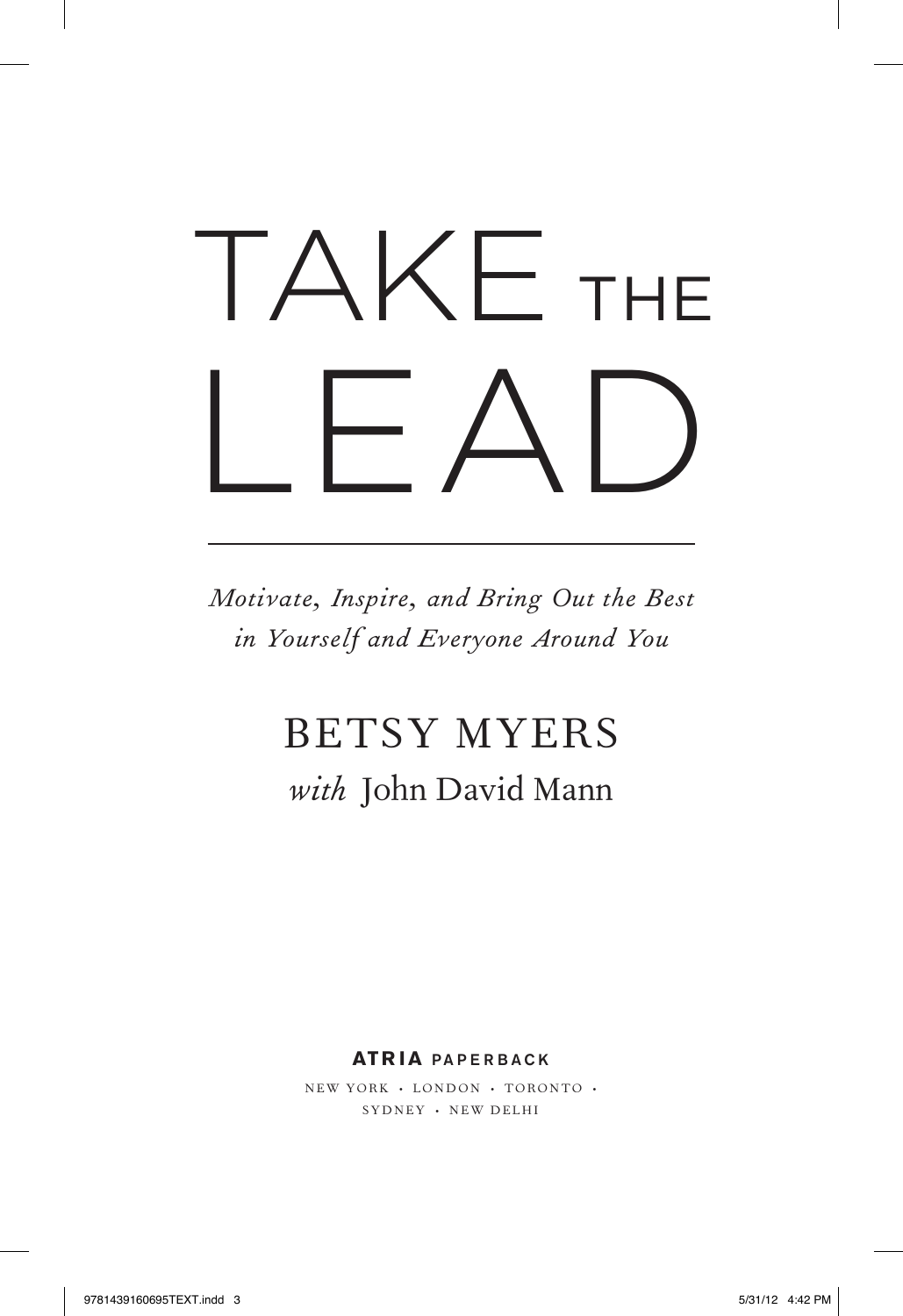

Copyright © 2011 by Betsy Myers

All rights reserved, including the right to reproduce this book or portions thereof in any form whatsoever. For information, address Atria Books Subsidiary Rights Department, 1230 Avenue of the Americas, New York, NY 10020.

First Atria Paperback edition July 2012

**ATRIA** PAPERBACK and colophon are trademarks of Simon & Schuster, Inc.

For information about special discounts for bulk purchases, please contact Simon & Schuster Special Sales at 1-866-506-1949 or business@simonandschuster.com.

The Simon & Schuster Speakers Bureau can bring authors to your live event. For more information or to book an event, contact the Simon & Schuster Speakers Bureau at 1-866-248-3049 or visit our website at www.simonspeakers.com.

Text designed by Paul Dippolito

Manufactured in the United States of America

10 9 8 7 6 5 4 3 2 1

Library of Congress Cataloging-in-Publication Data

Myers, Betsy.

Take the lead : motivate, inspire, and bring out the best in yourself and everyone around you / Betsy Myers with John David Mann. p. cm.

Summary: "Betsy Myers, former executive director of the Center for Public Leadership at Harvard, Clinton administration insider, and COO of the Obama campaign, offers 7 key principles for becoming a leader in every aspect of your life, and the secrets for inspiring and motivating others toward greater collaboration and action"—Provided by publisher. Includes index.

```
1. Leadership—Psychological aspects. 2. Motivation (Psychology).
I. Mann, John David. II. Title.
```

```
BF637.L4M94 2011 
158'.4—dc22 2011015072
ISBN 978-1-4391-6067-1 
ISBN 978-1-4391-6069-5 (pbk)
ISBN 978-1-4391-6395-5 (ebook)
```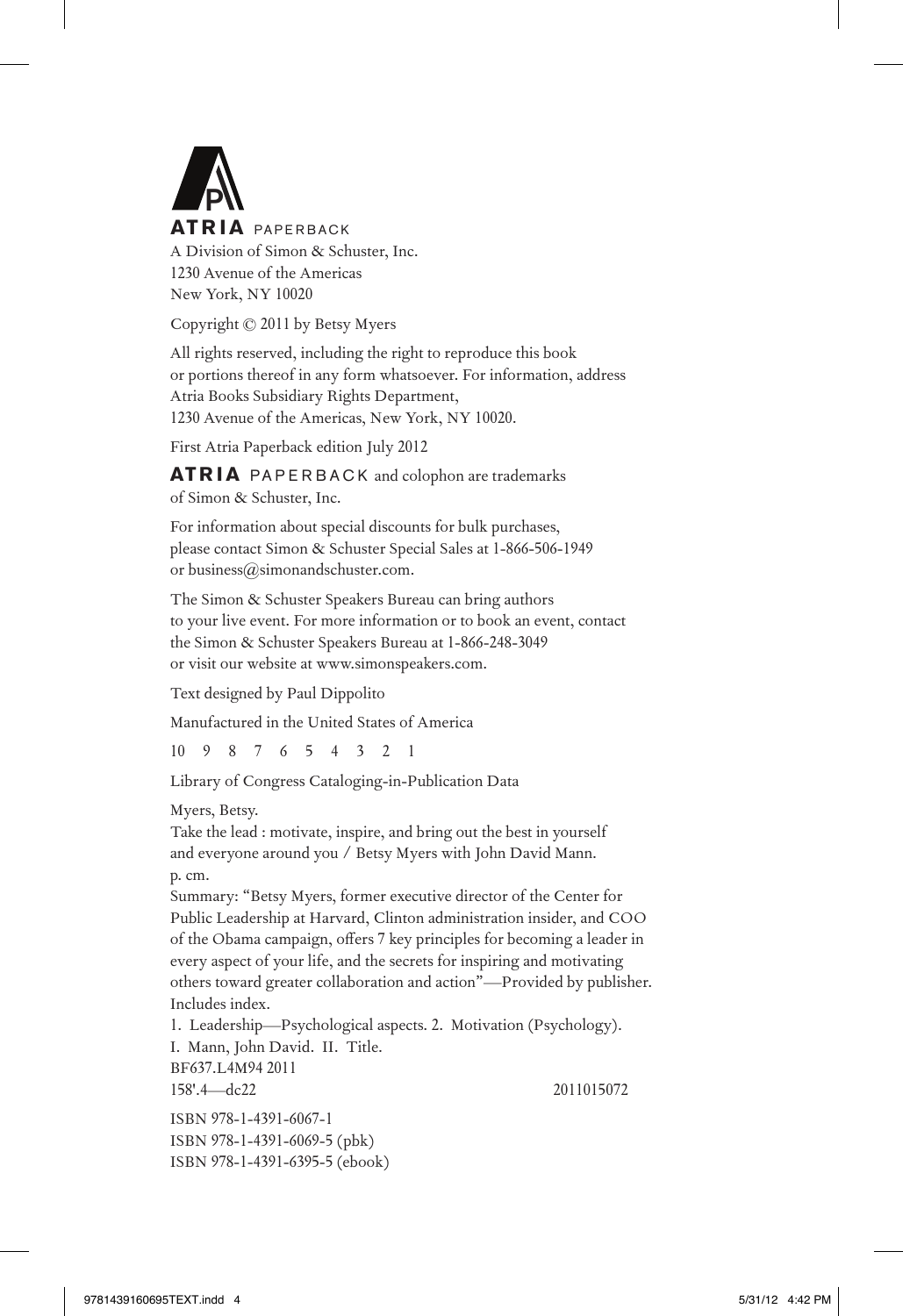*For Madison, my precious daughter, who teaches me more about love and leadership than I ever thought possible*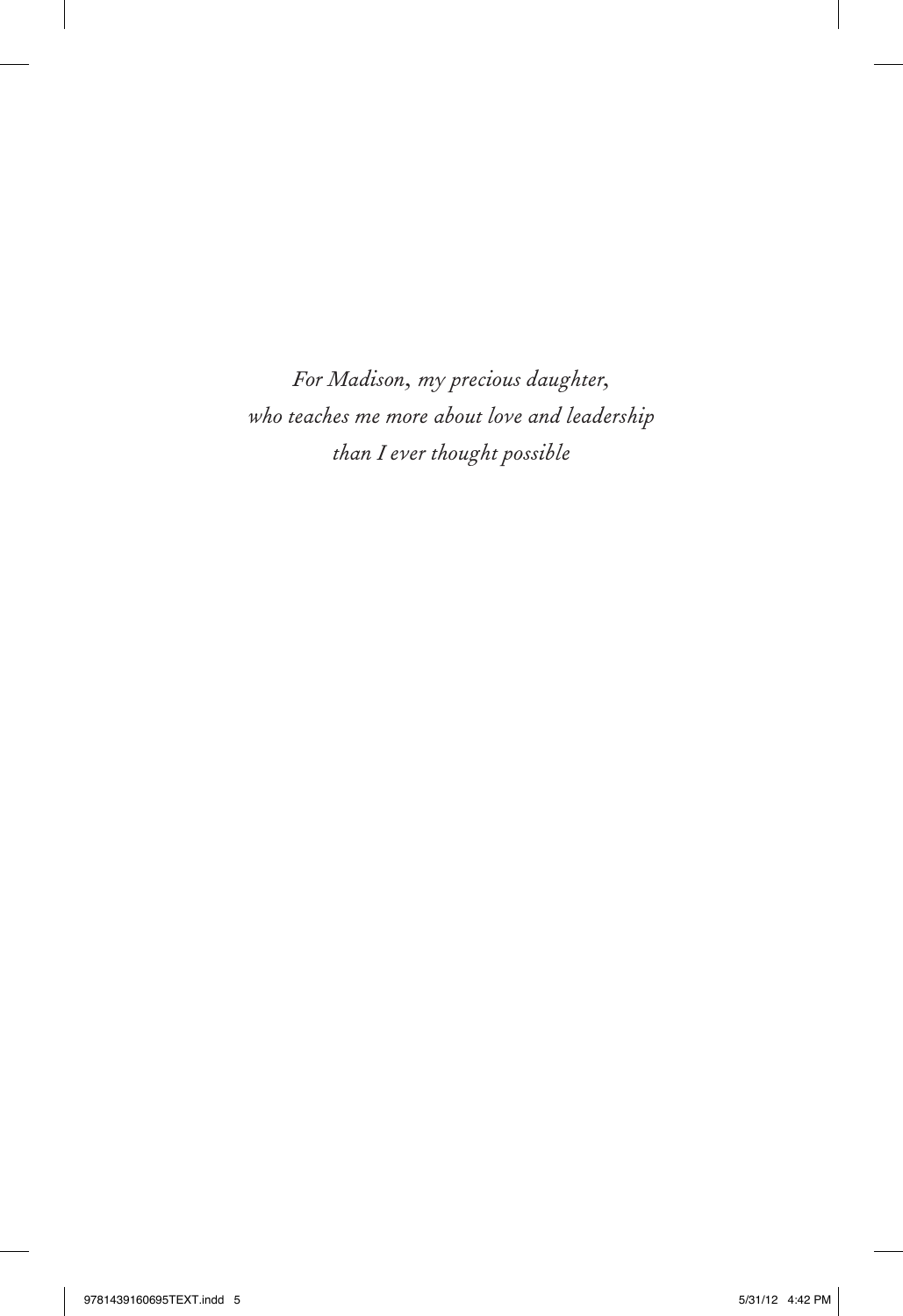## CONTENTS

| Foreword by David Gergen                         | ix           |
|--------------------------------------------------|--------------|
| <b>INTRODUCTION:</b> $A$ Road Map for Leadership | $\mathcal I$ |
| 1. AUTHENTICITY: Freaking Out with Joy           | 17           |
| 2. CONNECTION: The Story of Us                   | 39           |
| 3. RESPECT: Seeing Past the Sunglasses           | 71           |
| 4. CLARITY: Torch Relay                          | 101          |
| 5. COLLABORATION: The Joy of Jamming Together    | 133          |
| 6. LEARNING: Uncontaminated Curiosity            | 163          |
| 7. COURAGE: Bright Lights in Dark Days           | 191          |
| <b>CONCLUSION:</b> Being Conscious               | 211          |
| Afterword by Warren Bennis                       | 219          |
| Acknowledgments                                  | 223          |
| Index                                            | 227          |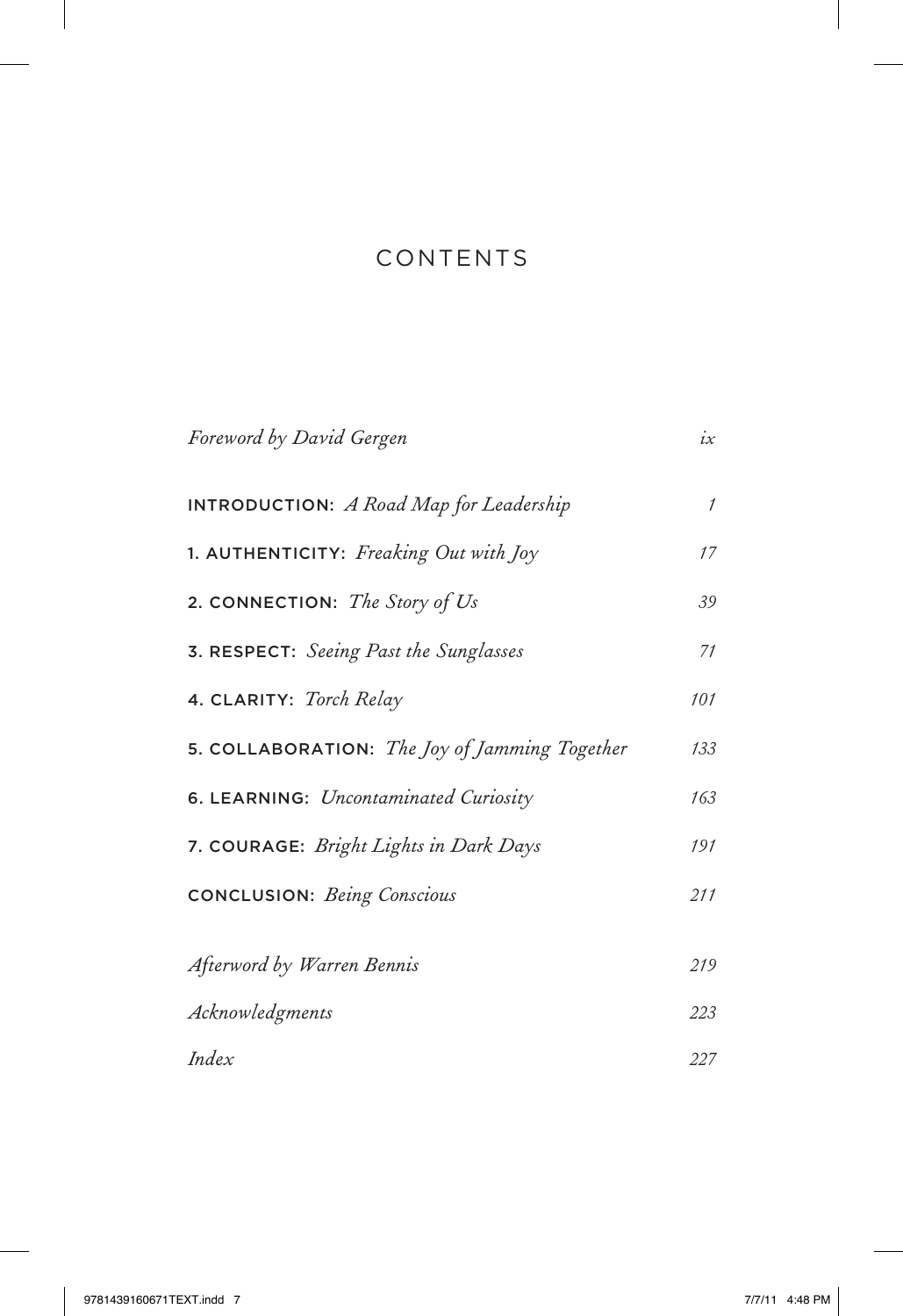#### Foreword by David Gergen

What a delight to welcome to the front ranks of leadership books a fresh, vibrant, down-to-earth voice. Readers of this fine new work will quickly discover here what I began learning a decade ago that Betsy Myers is special.

I had first heard about Betsy in the early 1990s. She and her sister Dee Dee, the first woman to serve as a US president's press secretary, were rising stars in the Clinton administration. Growing up in California as daughters of a navy pilot, they had each found separate paths into politics. They were both attractive, so they turned heads, but they soon won professional respect because they had good heads of their own. Erskine Bowles, then head of the Small Business Administration and later chief of staff at the White House (yes, the same Erskine who cochaired the national deficit commission in 2010), recognized Betsy's talents and put her in charge of working with women who were small business owners, a growing force in the country. Later Betsy came to the Clinton White House herself to run outreach efforts to women. The president and Hillary often spoke highly of her.

So it was with some curiosity that I greeted her as a student in my classroom at the John F. Kennedy School of Government just as the Clinton years were coming to an end. It was the first year at Harvard for each of us—she in pursuit of a master's degree, me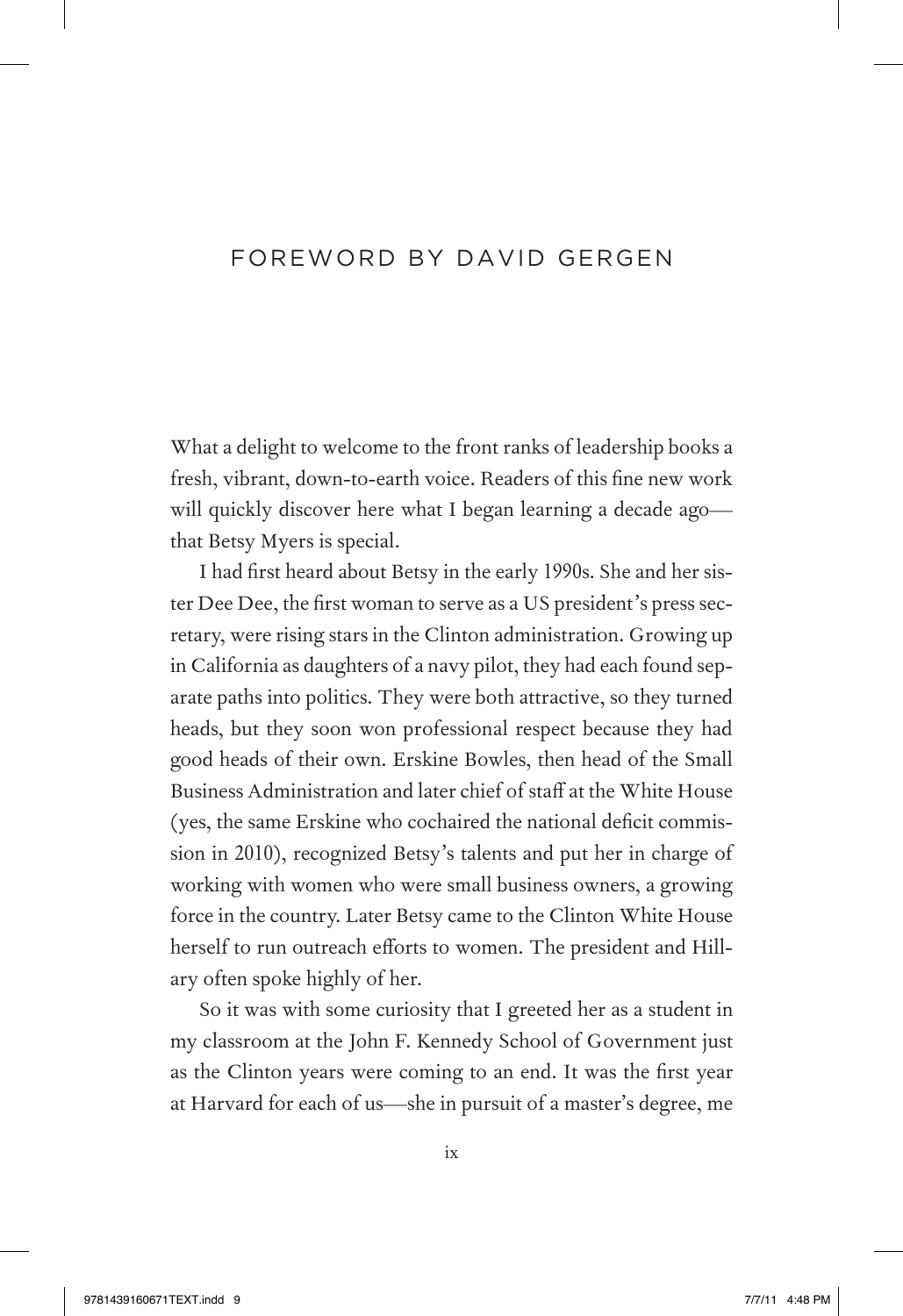as a rookie on the faculty. What hit me immediately was that she asked thoughtful questions and was one of the best networkers I had ever seen; her warmth and laughter were a magnet for the students who were always buzzing about her.

Neither of us expected to be entwined in each other's lives, but when Betsy agreed after graduation to rescue the alumni relations office at the school and then immediately turned it around, I thought about trying to lure her to the Center for Public Leadership, where I was faculty director. Erskine Bowles confided to me, "Never ask Betsy to do something unless you are sure you want it—because she will always get it done."

It took some wooing on my part, but eventually she agreed to serve as executive director of the center, a decision that proved wonderfully fateful for us both. From my perspective, she was a booster rocket for the center, bringing to it a zest and glamour that inspired the students there. For her, it was a chance not only to build the center but also to make a deep dive into the literature and teachings about leadership. Before long, she was becoming a leadership coach herself.

We were professional partners for three years, working every day to help build a new generation of leaders for America and the world. During those years, Betsy shaped countless lives for the better. You can imagine how mixed my feelings were when she told me one day that a long-shot candidate for the presidency—a freshman senator by the name of Barack Obama—wanted her to become the chief operating officer of his campaign team. Her departure would be a huge loss for the center, but I could also see that it just might be an opportunity of a lifetime for her. And after all, weren't we dedicated to helping new leaders take the stage?

Even though Obama was an underdog, I urged her to take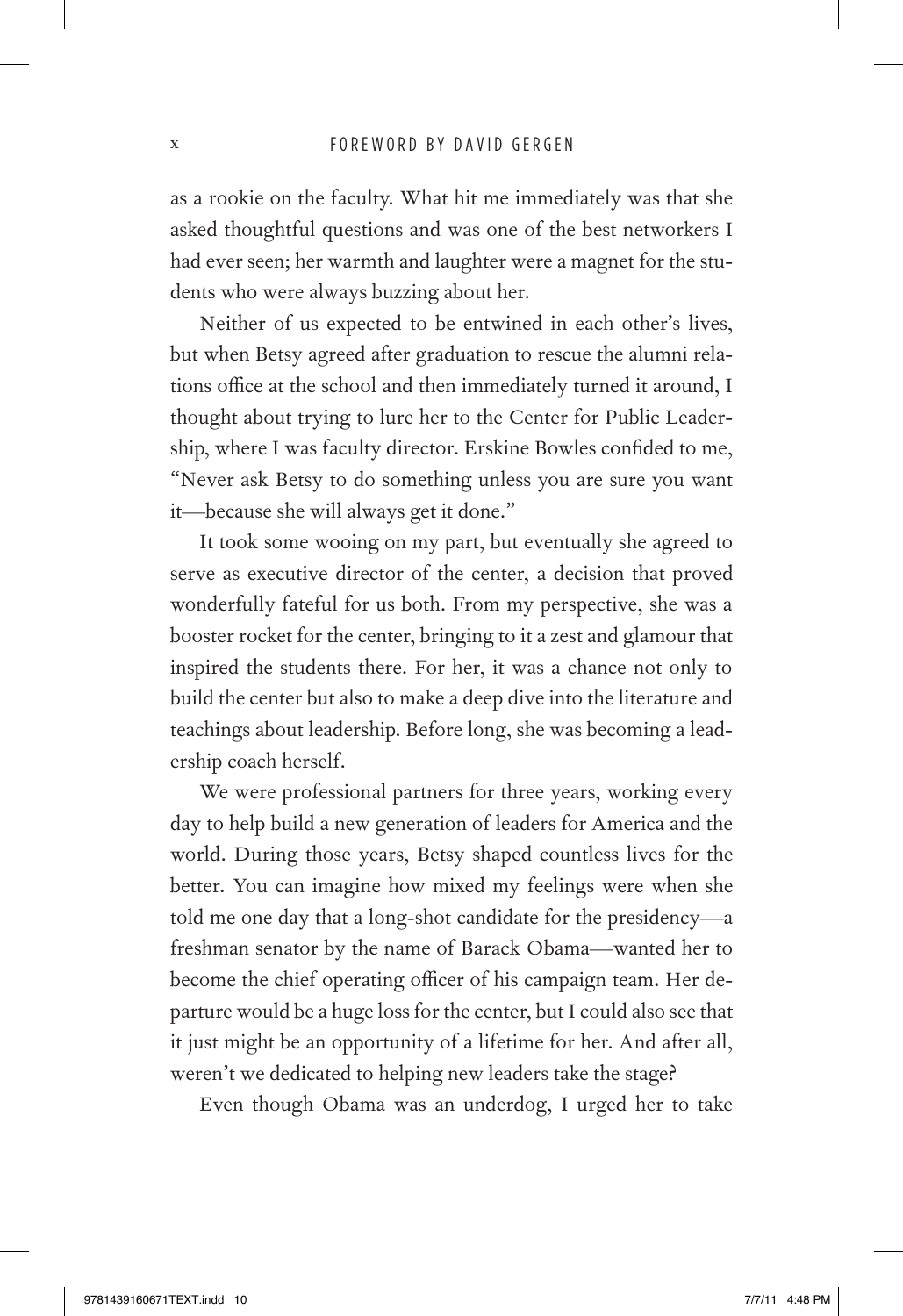the job. I had only one caveat: "You know that Hillary is likely to win the nomination," I advised, "and that this may destroy your bridges to her and her husband. But they have been good to you over the years. You have to tell her team—*before* it is announced." She had the courage to do exactly that, and she managed to keep her old friendships intact.

Betsy tells the whole story with verve here in the pages of this book—from her early days as a business entrepreneur through her time with the Clintons, at Harvard, and then on to the Obama team. And you will find packed into these pages valuable lessons about leadership, not only for women—and mothers—but for men as well. Some who write about leadership bring to bear years of experience; others bring an understanding of the literature. Betsy is one of the few who combines both, helping to close the gap between practice and theory.

She is too modest to say so, but Betsy also walks the talk. Over the past couple of decades, she has come to personify some of the most important lessons I have learned about leadership over the years. I might briefly mention three:

#### *First, Betsy illustrates the point that leaders are made, not born.*

Yes, some people are born with a little more magic than others. Abe Lincoln attracted a following as a young boy who threw the best wrestlers in town; Dwight Eisenhower was organizing football games when he was a kid, too. But both had long journeys ahead of them before becoming giants of their generations. Lincoln worked for years as an itinerant lawyer and local politician in Illinois before he ascended the national stage, and even then, no one was sure of his capacity to lead. Ike's growth as a leader spurted forward when he was on army assignment to Panama and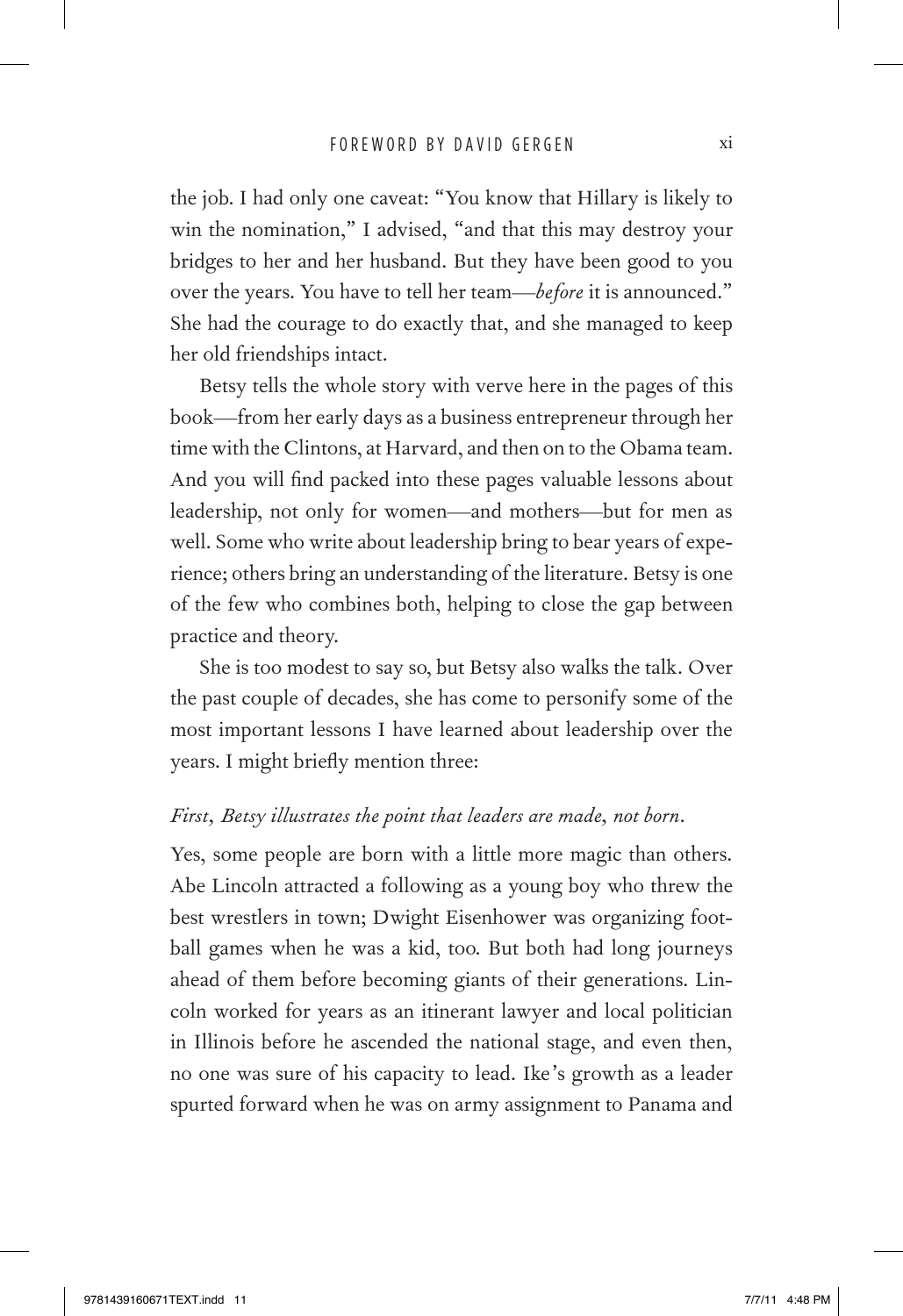found a fabulous mentor, General Fox Conner. Even then, though, he remained stuck in the middle ranks of the army, serving sixteen years as a major, before the coming of war allowed him an opportunity to win his stars and become a world-famous leader.

So it was with Betsy. She did not spring forth suddenly as a fullgrown leader; she gradually worked her way up, making her share of mistakes and becoming better at each turn in the road. When she first became executive director of the Center for Public Leadership, she found major barriers confronting her. She had to learn how to persuade others to follow her even though they were older and more experienced than she was. She was devoted to expanding opportunities for women, but found that, in some instances, winning the support of a woman as a follower could be more difficult than that of a man. She also had to learn how to bring change in an institution that prided itself on tradition. Surmounting each of these barriers, she became not only a wiser person but a better leader. Indeed, as she and I learned together from our joint mentor, Warren Bennis (the guru of leadership studies and author of the afterword for this book), the process of becoming a leader is really the same as the process of becoming a full human being: each of us has to become the author of our own life, the maker of our own leadership.

### *Second, Betsy personifies the axiom that the best leaders are also the best listeners.*

Some would-be leaders believe that if they just talk long enough, or even loudly enough, other people are bound to follow them. Not true: other people hit the mute button. The most accomplished leaders have found that if they listen closely to others—"deep listening," as Warren Bennis puts it—they can relate far more effectively to the dreams and fears of others. For some years, I watched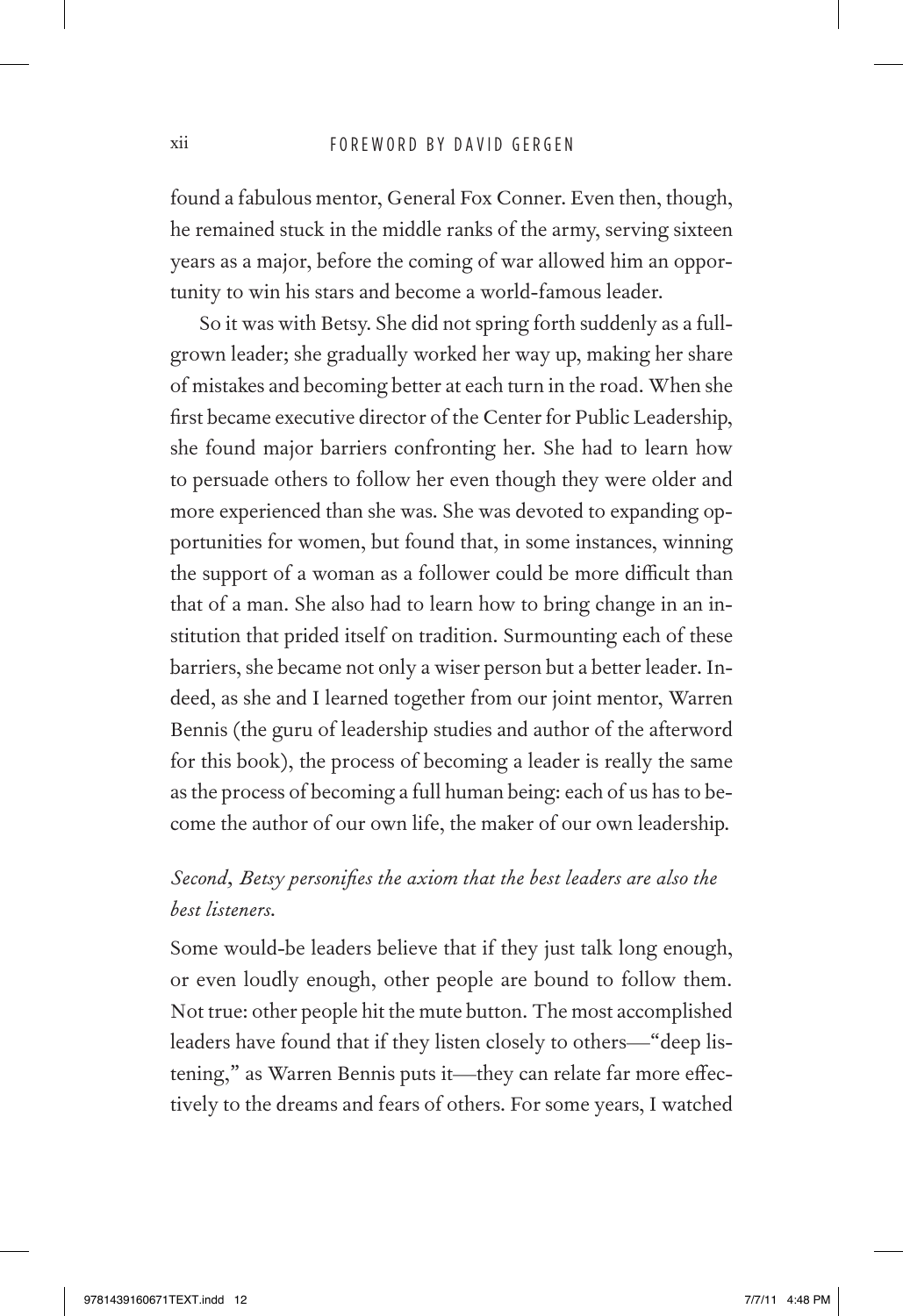as Bill Clinton would first enter an unfamiliar group. He would stop and talk intently to one individual after another, hearing their stories, learning about their families and friends, figuring out what made them tick. Only after he had immersed himself in the group would he step forward to speak or lead. He would capture the zeitgeist of the group and help give it voice. And, by the way, he had an astonishing memory. It is said that at the top of his game, Jack Nicklaus could remember almost every shot he had made in a championship golf tournament even many years earlier. Bill Clinton could remember every conversation—and every name.

Betsy is a leader very much in this tradition. As you read this book, you will find story upon story of conversations she has had with friends and acquaintances over the years—and in each case, she shows how intently she listened and learned from what she heard. Don't get me wrong: Betsy is a voluble person and spellbinding as a speaker. But her words come from a place of deep listening.

## *Third, Betsy practices the central message of this book: she leads through the power of feelings.*

All leaders must have a well-developed capacity for critical thinking; good judgment and sound decision-making are crucial. But we know from an accumulating body of research, especially built around "emotional intelligence," that a leader's self-awareness and self-control, together with an acute awareness of others and accompanying social skills, matter much more than conventional wisdom has held. Daniel Goleman, whose work on EQ is widely read, has found that brains can often lift people into the C-Suite, but what then distinguishes them as good or bad executives depends heavily upon their ability to engage in relational leadership.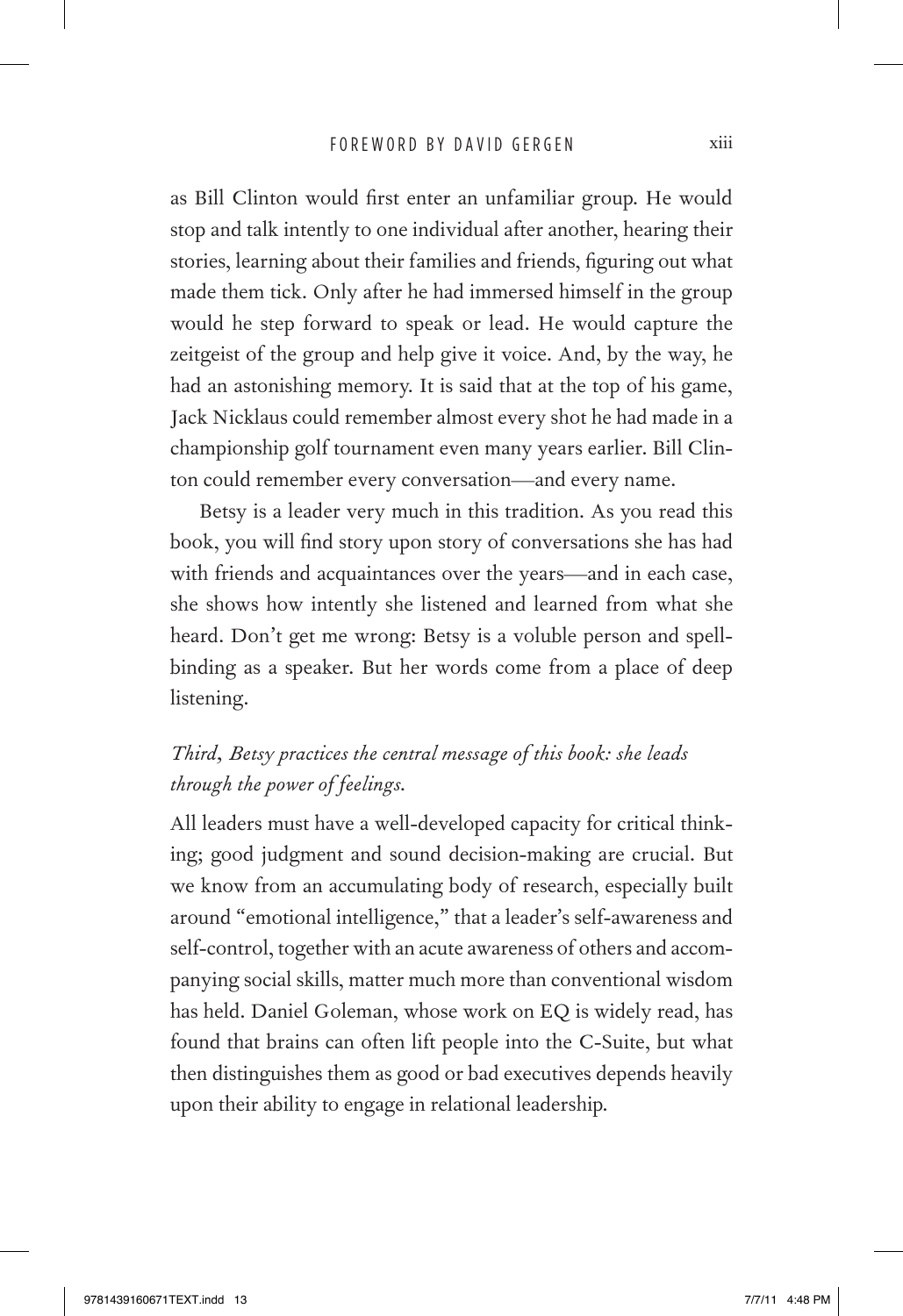Betsy is a person of feelings—she has feelings for others and she can make others feel better about themselves. Years of experience in the arena have convinced her that this is the best path to leadership. Her website prominently displays one of her favorite quotes, drawn from Maya Angelou: "I've learned that people will forget what you said, people will forget what you did, but people will never forget how you made them feel."

I hope you enjoy and gain as much from these next pages as I have. I know that by the time you finish, you will learn what I have—that Betsy Myers is special.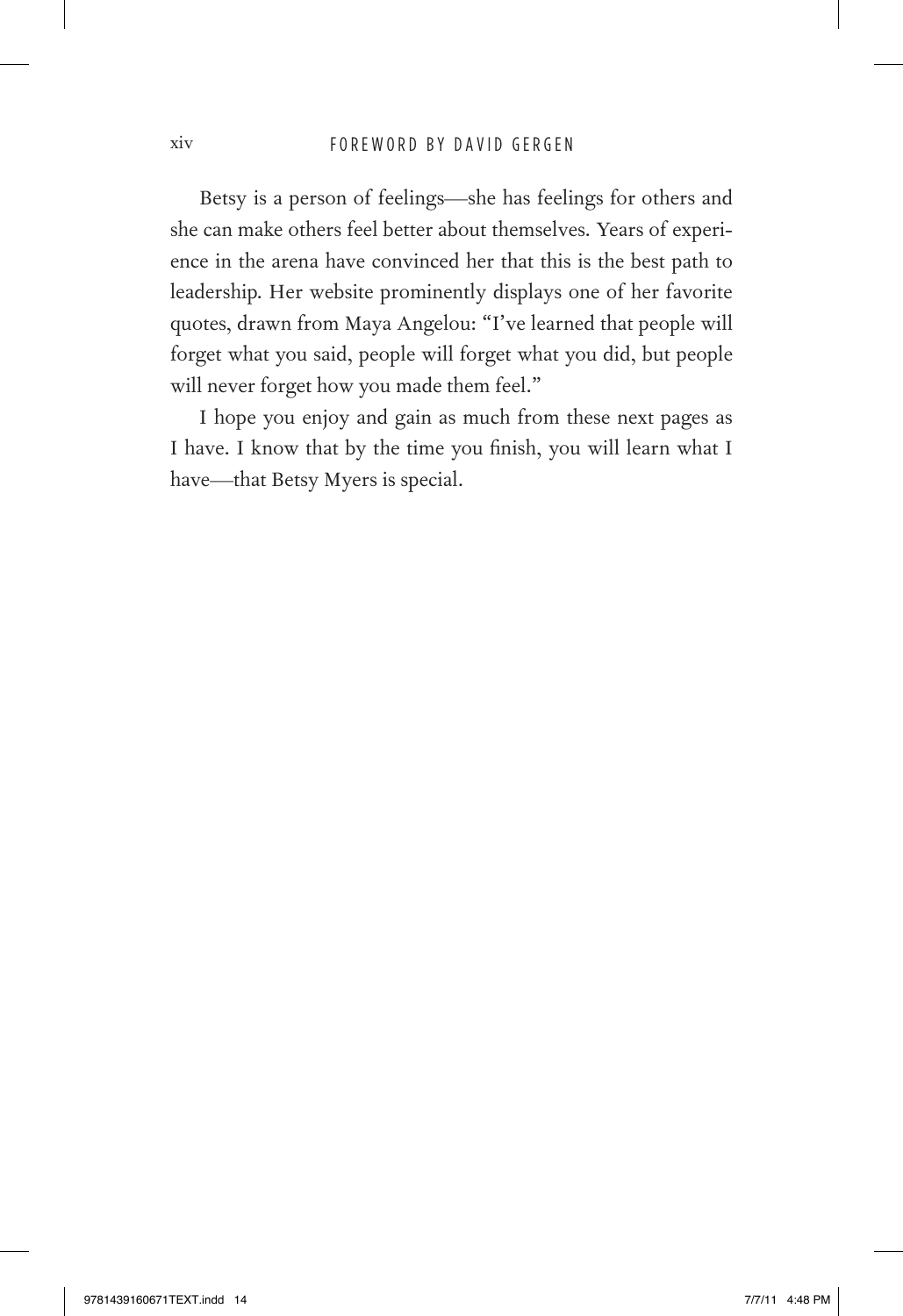## INTRODUCTION *A Road Map for Leadership*

At a recent back-to-school night, I was chatting with one of my daughter's teachers. "Madison told me you are writing a book," she said. "What's it about?" I told her it was about leadership and how successful leaders bring out the most productive feelings in those around them. "Like what you do here with the kids in your class," I added.

"Oh," she mused, "I don't really see myself as a leader."

"Are you kidding?" I said. "You're teaching all these children how to read and write, how to share and other important life skills. They are growing and developing their sense of self-worth, and you are right in the middle of that process, teaching them how to learn and nurture their own abilities. You're leading them into their future!"

She looked surprised and thoughtful as she considered this idea. "I never thought of it like that," she said.

Most of us don't.

It's easy to view leadership as being something that relates only to the elite few. So often we see a "leader" as someone larger than life, as if leadership were something exclusive to powerful people in distant places: the CEO's suite or the general's tent, the pulpit or the podium. We tend to think of leadership in terms of grand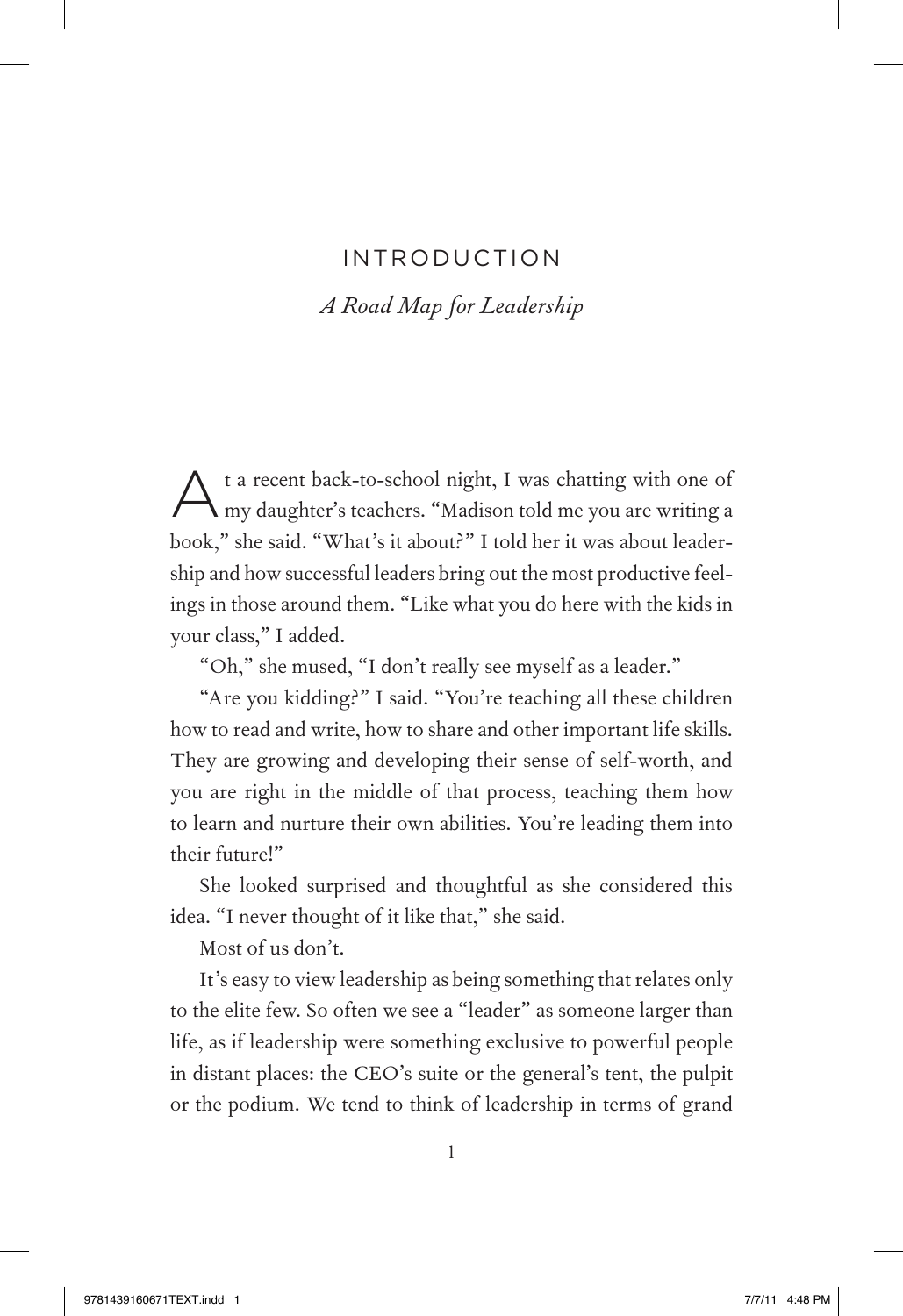#### 2 TAKE THE LEAD

gestures and historic events: Washington crossing the Delaware, Lincoln issuing the Emancipation Proclamation, or Gandhi facing down the British Empire. But every CEO, general, or president starts as a child, with teachers and parents, coaches and friends who support and help shape them into the adult they will become.

#### L E A D E R S H IP IS EV ERYWHERE

When my little sister JoJo was in first grade, her teacher was so mean to the kids that it often made her cry. This teacher ruled her classroom by fear and intimidation. She asked me once, "Why does your sister cry all the time?" I replied, "Because she's afraid of you!" No matter how I try, I cannot recall her name.

I have no trouble remembering my fifth-grade teacher's name. Hugh Beaton loved kids and loved teaching. Where JoJo's teacher would hover like a hawk, waiting to catch her pupils doing something wrong, Mr. Beaton always managed to catch us doing something right. He let us know he believed in us, and being in his presence brought out the best in us.

As the years passed and I encountered other teachers and mentors like Mr. Beaton, I have been fascinated by this mysterious quality these people seem to have in common.

What exactly *is* this thing we call leadership?

Why is it that some people challenge us and motivate us to rise to our best abilities, while others seem to drain our energy and spirit? What is that particular quality certain people have that causes those around them to engage fully and feel connected?

All my life I have been curious about this. What is leadership all about? How and when does it work? This curiosity has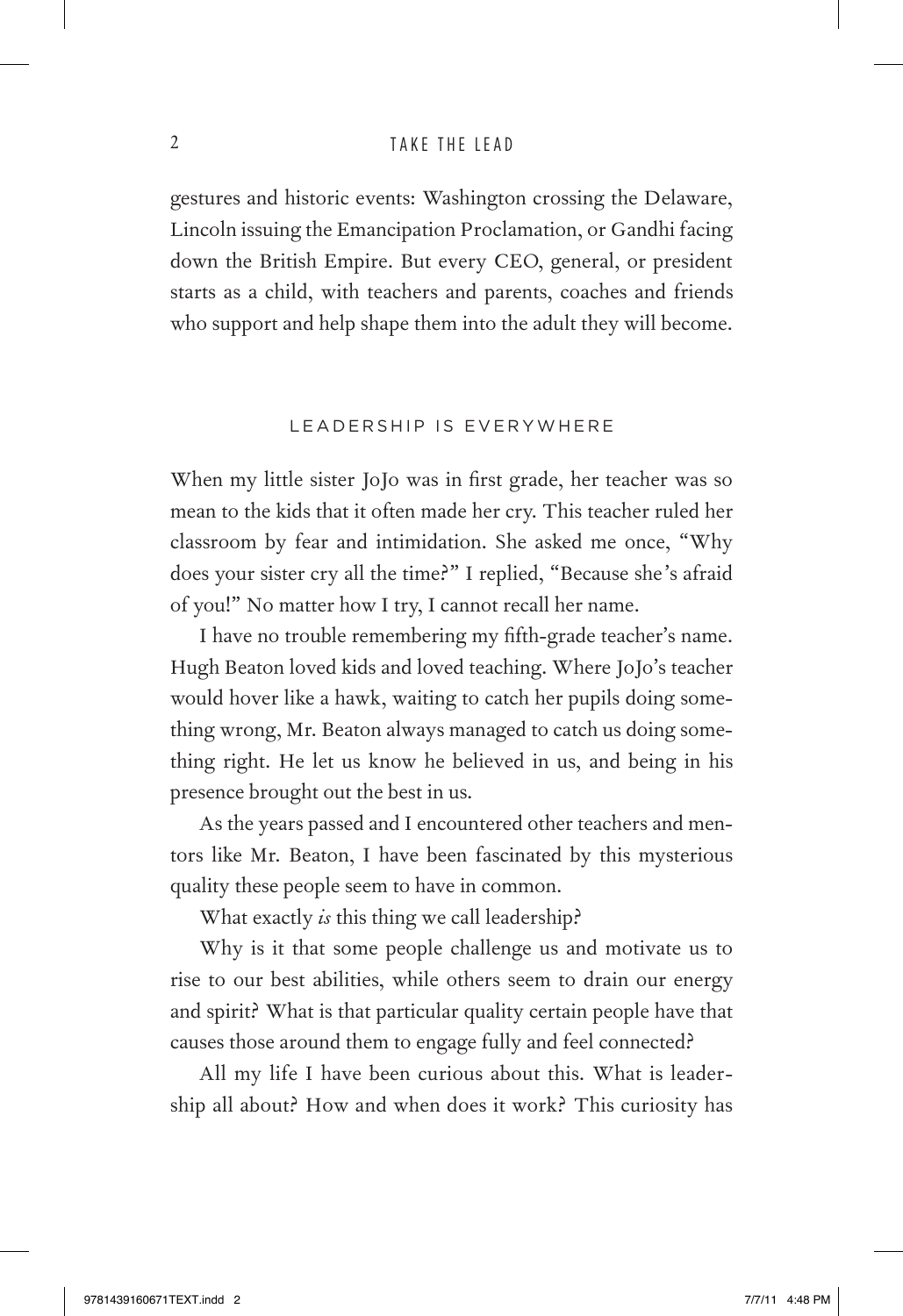led me through careers in the worlds of business, academia, and political life.

Working in the Clinton White House, I would observe cabinet secretaries and senior staff with fascination. Why was it that Treasury Secretary Bob Rubin could walk down the halls of the White House and people would practically bow in respect, while another cabinet secretary would elicit nowhere near the same response? Why are some places such great places to work, while others feel grueling? Why does one department head or business executive inspire her people to greatness, while another evokes only apathy and disinterest from the ranks? Why is it that one teacher is beloved by students, while another is loathed and feared? What is that magical quality that brings out the best in people, and is it a secret known only by a precious few or something available to us all?

This book is my effort to address these questions. I don't claim to have discovered the exclusive "secret sauce" of leadership for the twenty-first century, because the answers to these questions have been here all along—but they are often missed or ignored. And I might well have missed them, too, but for the fact that I have been fortunate enough to have a front-row seat in some of our nation's most prestigious governmental, academic, and business institutions, offering me the chance to witness leadership success and failure in places large and small, public and private.

This is not a political book, although some of the stories and examples I'll share with you are drawn from my experiences in the Clinton White House and the 2008 Obama presidential campaign. It is not an academic book about leadership principles, although I'll also draw on experiences in the academic world, where I served as executive director of the Center for Public Leadership at Harvard's John F. Kennedy School of Government. Along with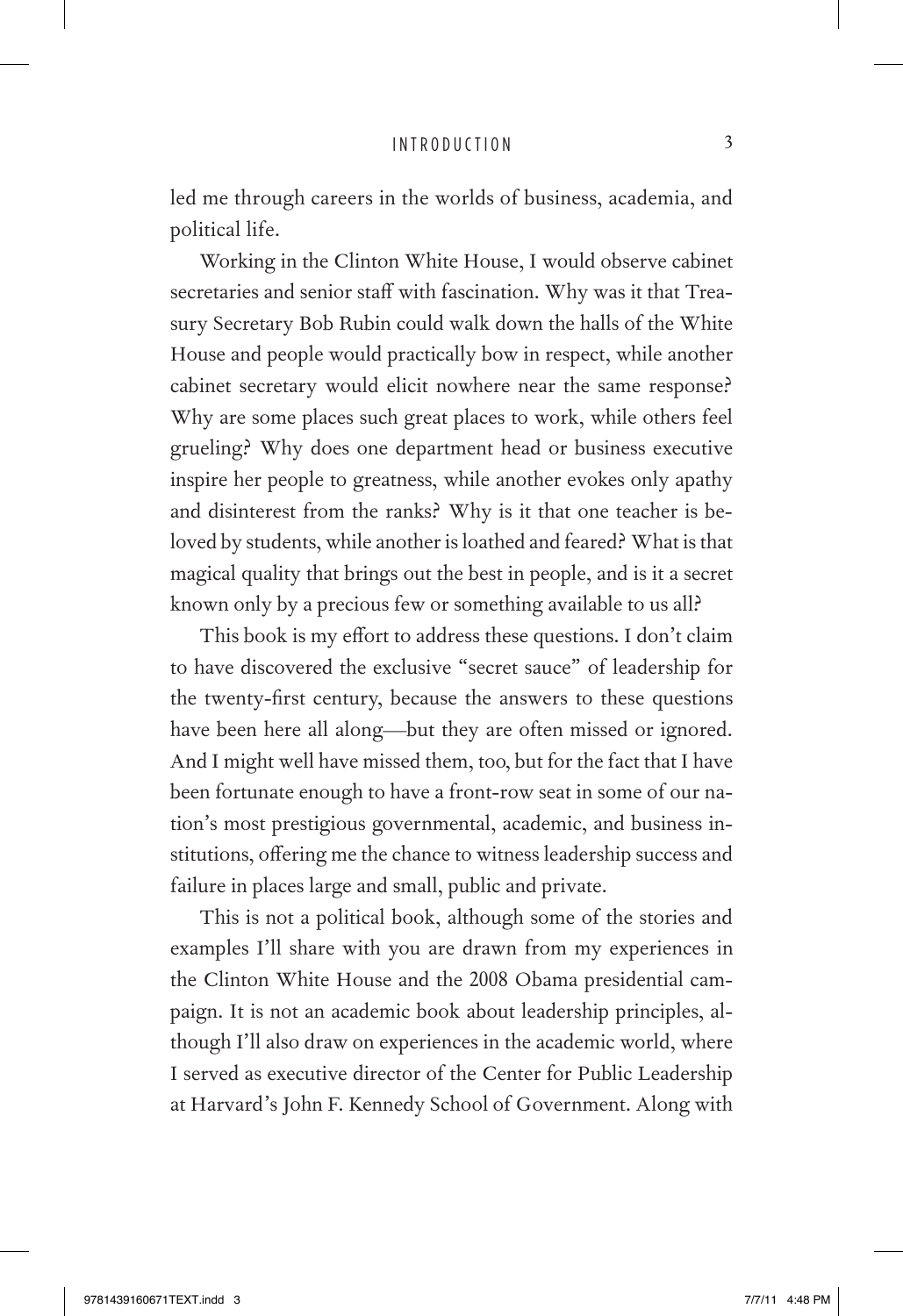stories from these times, we'll also explore examples from friends and colleagues in the business world and insights gained through life with my family.

From what I've observed, genuine leadership is not something that magically happens because we've been handed a certain position or role to play. It is a quality we nurture in ourselves, regardless of our job or station in life. It is a function not of title, academic degrees, or access to power, but of how we treat and connect with the people around us.

I believe this magical quality *is* available to all of us, although it is often counterintuitive and quite different from what we may have been taught, or come to believe, true leadership looks like.

Many of us don't see ourselves as leaders, but the truth is that we are all confronted constantly with opportunities to *take the lead.* Whether we are managing a division of a company, interacting in our community, participating in a PTO or church organization, or raising our children, the way we feel about ourselves and treat others has an impact that adds or detracts, inspires or deflates. That takes the lead, or fails to do so.

From the Oval Office to the playground, whether in private life or public, in the home or workplace, in our communities and organizations, friendships and relationships, it's exactly the same principles at play. Leadership doesn't happen only on mountaintops and in summit meetings—leadership is *everywhere.*

#### A LEADERSHIP CRISIS

In the summer of 1999, I left the Clinton administration to pursue a master's in public administration at the John F. Kennedy School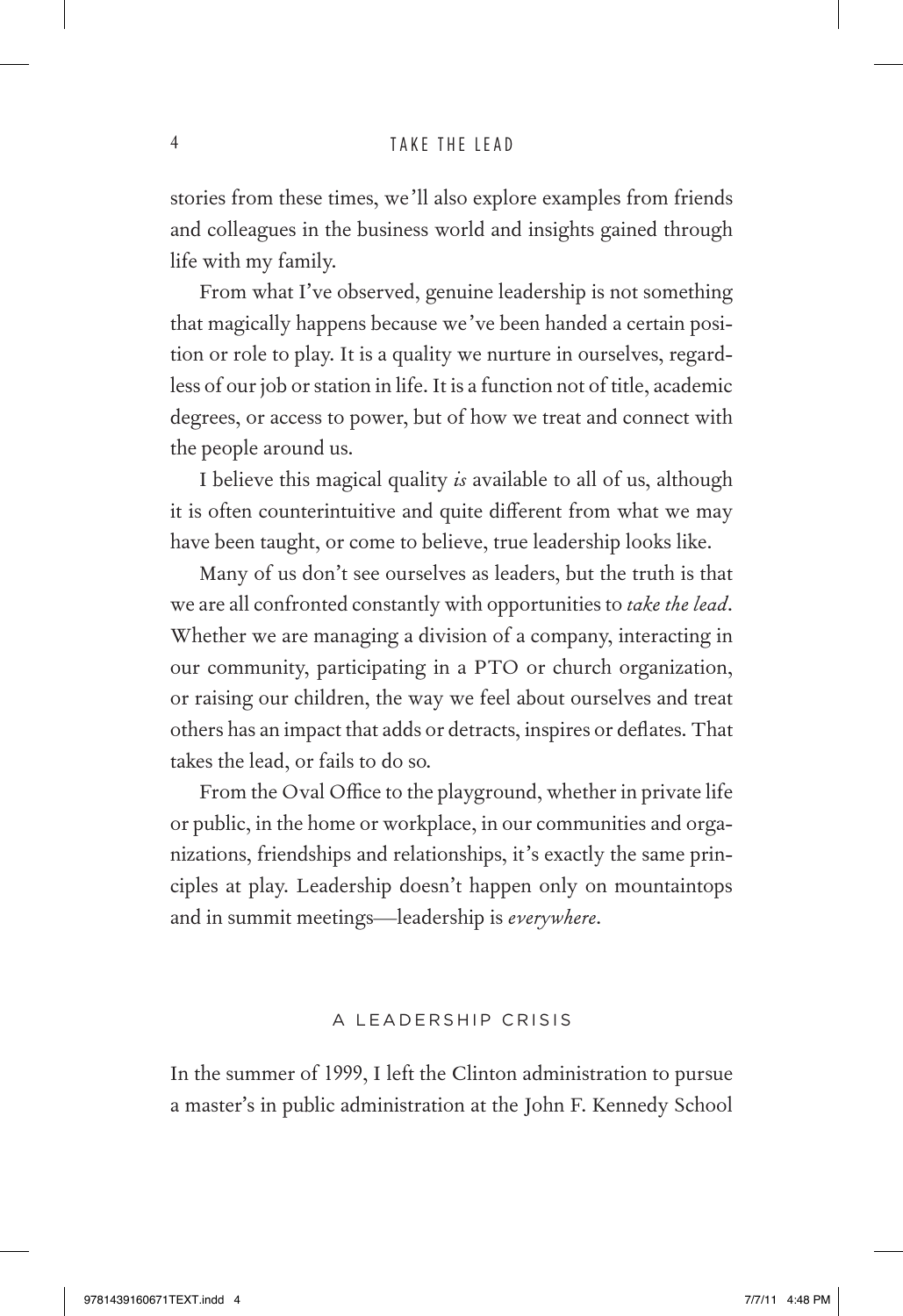#### IN TRODUCTION 5

of Government at Harvard. Upon graduating in 2000 I joined the Kennedy School administration as director of Alumni and External Relations, and three years later I was recruited by David Gergen, director of the Center for Public Leadership at the Kennedy School, to take a position there as executive director.

There couldn't have been a more perfect job for me at the time. My position at the center offered an academic dimension to my years of experiential learning about leadership and allowed me to make this my full-time passion and occupation.

Harvard prides itself on being the premier institution in the world for the training of the world's leaders, whether in education, medicine, government, or business. The Center for Public Leadership was created in 2000, by a generous endowment from the businessman and philanthropist Les Wexner (owner of The Limited and Victoria's Secret) and his wife, Abigail, with a mandate to focus on research, curricula, and teaching, both inside and outside the classroom, on leadership thought and practice. The next few years at the center provided a rare opportunity to meet and work with some of our country's top leadership experts from business, academia, and government, as well as graduate students from all over the world, bringing a broader perspective and sharper focus to my fascination with leadership. I was especially interested in exploring a new kind of leadership—one that the new century required.

When I began working as the center's executive director in the fall of 2003, it was evident that trust in our leaders had been steadily declining in every sector nationwide, and it seemed that this prevailing sense of distrust had been deepening for well more than a decade.

Warren Bennis, the distinguished scholar and dean of American leadership who also served as our board chairman, suggested that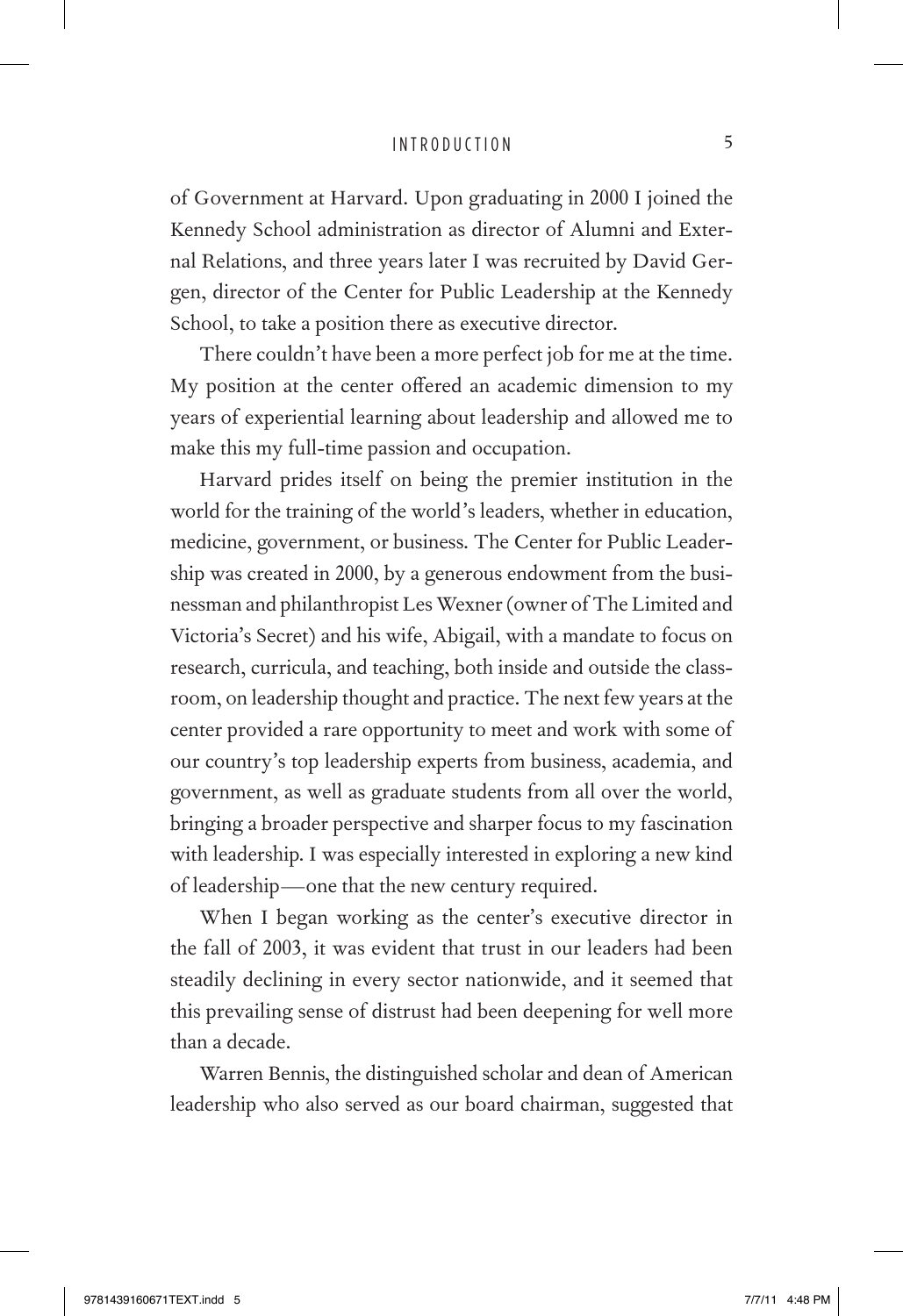#### 6 TAKE THE LEAD

we undertake an annual study to identify how ordinary Americans viewed the current state of leadership, both generally and across all the professions, and to track these trends over the next several years.

In the summer of 2004, at the Democratic Convention in Boston, David Gergen and I met with the publisher and the editor of the *U.S. News & World Report (USNWR)*: Bill Holiber and Brian Kelly. We pitched the idea of teaming up to conduct an annual survey of attitudes on leadership and creating a report to be published jointly, with a special issue of their magazine devoted to identifying the nation's best leaders. The following spring the project was launched, and that October we published the results of our first annual *National Leadership Index,* titled "A National Study of Confidence in Leadership." (The *Index* and special issue of *USNWR* have continued publication every year since.)

The numbers were alarming, though hardly surprising. We were able to verify that, yes, public confidence in leadership had seen a twenty-year decline, and that two-thirds (66 percent) of Americans felt we were mired in a leadership crisis. Nearly threequarters (72 percent) of them believed that unless the country's leaders improved, the United States would decline as a nation. Americans across all categories of age, geography, gender, and political affiliation were not confident that their leaders would respond effectively in a crisis, such as a natural disaster or a terrorist attack.<sup>1</sup>

This deficiency was felt at the highest levels of government as well as in most other sectors of society, including education and business. The only places where our leaders garnered even a "moderate" level of confidence (and even here just barely) were

<sup>1.</sup> These numbers had declined further by the time of our 2006 report, and even further by the 2007 report.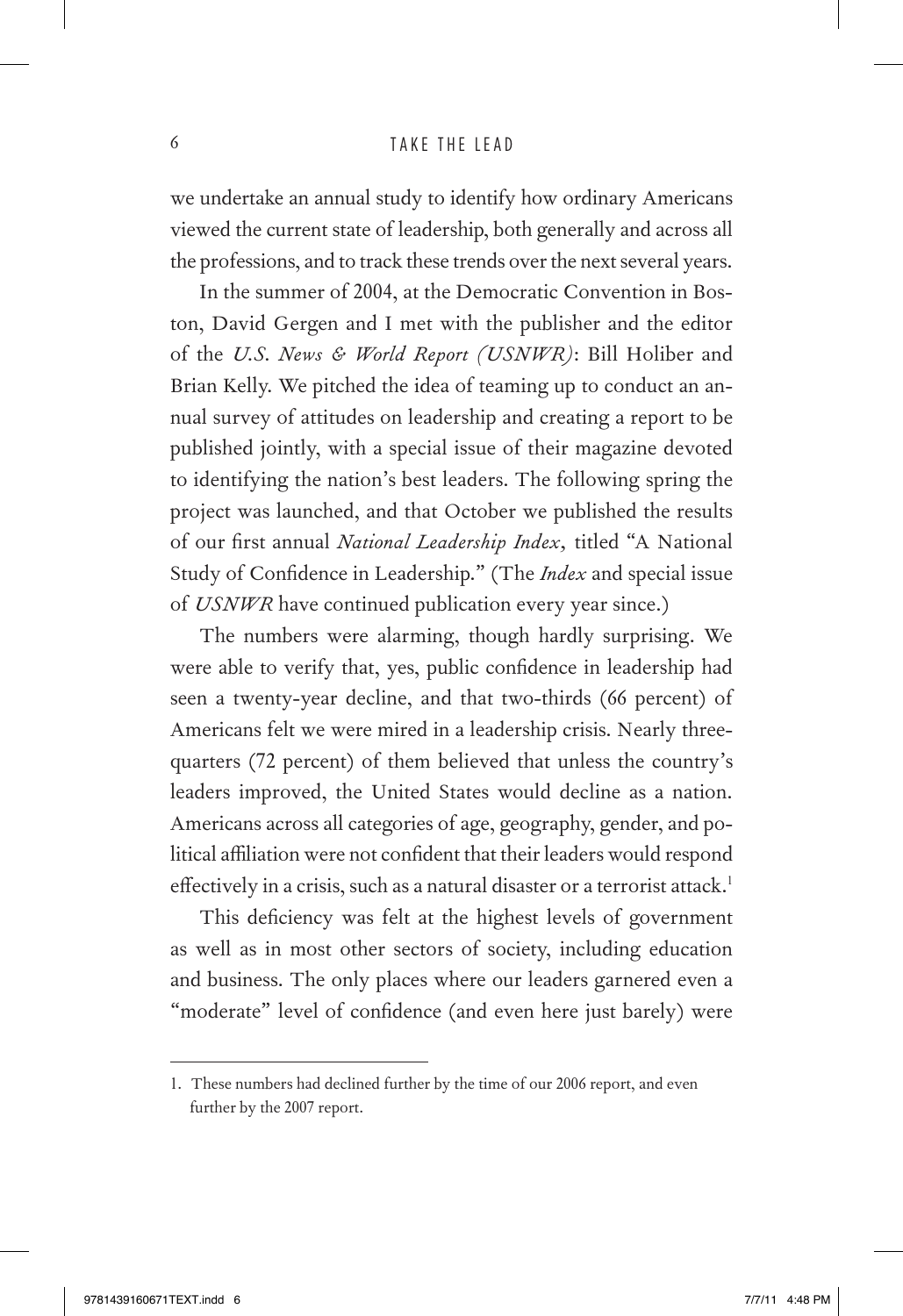#### IN TRODUCTION 7

in medicine and our military. The lowest-rated leadership of all was in the media. Our data showed that we were in the throes of a full-fledged leadership crisis. From our homes and families, to our churches, mosques, and synagogues, to our workplaces and halls of government, Americans were deeply disappointed in their leaders.

Since the publication of our first *Index,* the numbers have only grown worse.

Not surprisingly, this crisis in leadership has brought with it a parallel crisis in the workforce. Polls and studies indicate that as many as 70 percent of American workers report feeling "not engaged" or "actively disengaged" at work. It seems that poor leadership makes for unhappy and disaffected people.

In addition to the enormous toll this takes on the human spirit and such intangibles as family and personal happiness, there are also mind-boggling economic costs involved. According to one study, disengagement and low morale in the workplace create an economic burden of some \$350 billion annually in the US alone, with similar impact occurring in other countries around the world.<sup>2</sup>

#### A NEW ERA OF LEADERSHIP

The leadership crisis documented in the *Index* was not simply about the particular individuals who happened to be in positions of power at the time. Something bigger and deeper was going on. We had entered a new era, one that required a new leadership paradigm.

There was a time when the classic command-and-control style

<sup>2.</sup> Robin Athey, "It's 2008: Do You Know Where Your Talent Is?" Deloitte Development, 2004.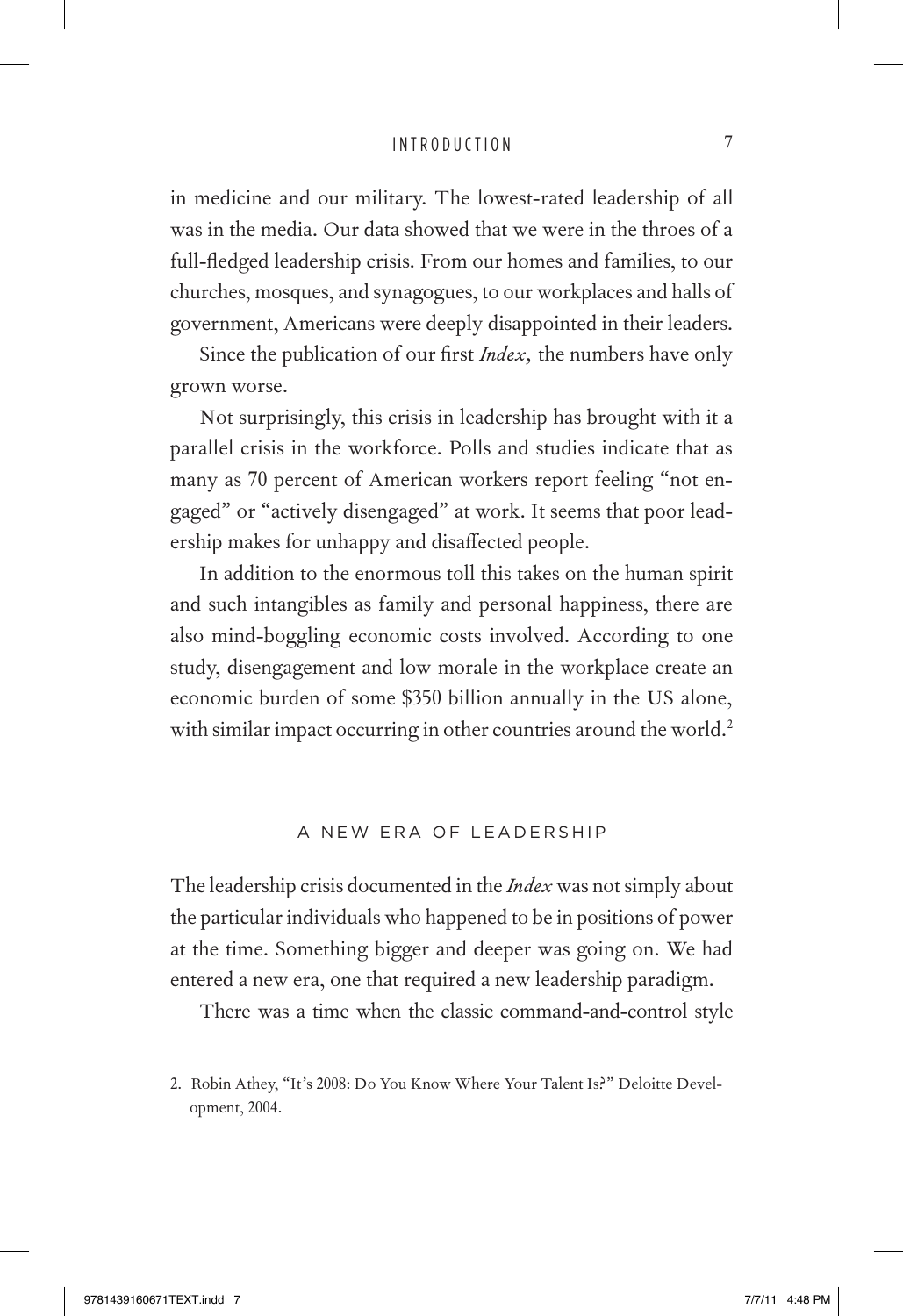of leadership worked, but what worked then doesn't work now. The world has changed in the past two decades, in profound and permanent ways. Society has grown more diverse, with the younger generation, women, and minorities playing a far more central role. According to the US Department of Labor, by 2008 seven in every ten new entrants into the workforce were women and people of color.<sup>3</sup>

One of the most intriguing results from our first annual *Index* was that the majority of those surveyed felt the country would be better off with more women in leadership positions.

Why?

One reason surely is the increasing presence of women in the workforce: by 2010, the number of women in the US labor force actually outnumbered men. Yet I believe there is another, more central reason. Women tend to bring a very different dynamic to leadership, one that is collaborative and team-centered, that thrives on connection, relationship, openness, and cooperation with those who have different viewpoints and beliefs. This is a kind of leadership that does not simply direct or manage people but *engages* them.

Since the experiences and views that inform these pages are mine, *Take the Lead* naturally reflects a woman's reality and point of view. Yet it is not my intention to write a book for women alone but for everyone who shares my fascination with leadership, regardless of the individual leader's gender. These are the qualities of leadership, I believe, that are central to what our new era demands and that today's leaders, both men and women, need to embrace.

In the traditional corporate world, the focus was about going up the ladder. People would enter the workforce and be with the same company for forty years. Not anymore. The pace of change

<sup>3.</sup> Aon Hewitt, "Preparing for the Workforce of Tomorrow," February 2004.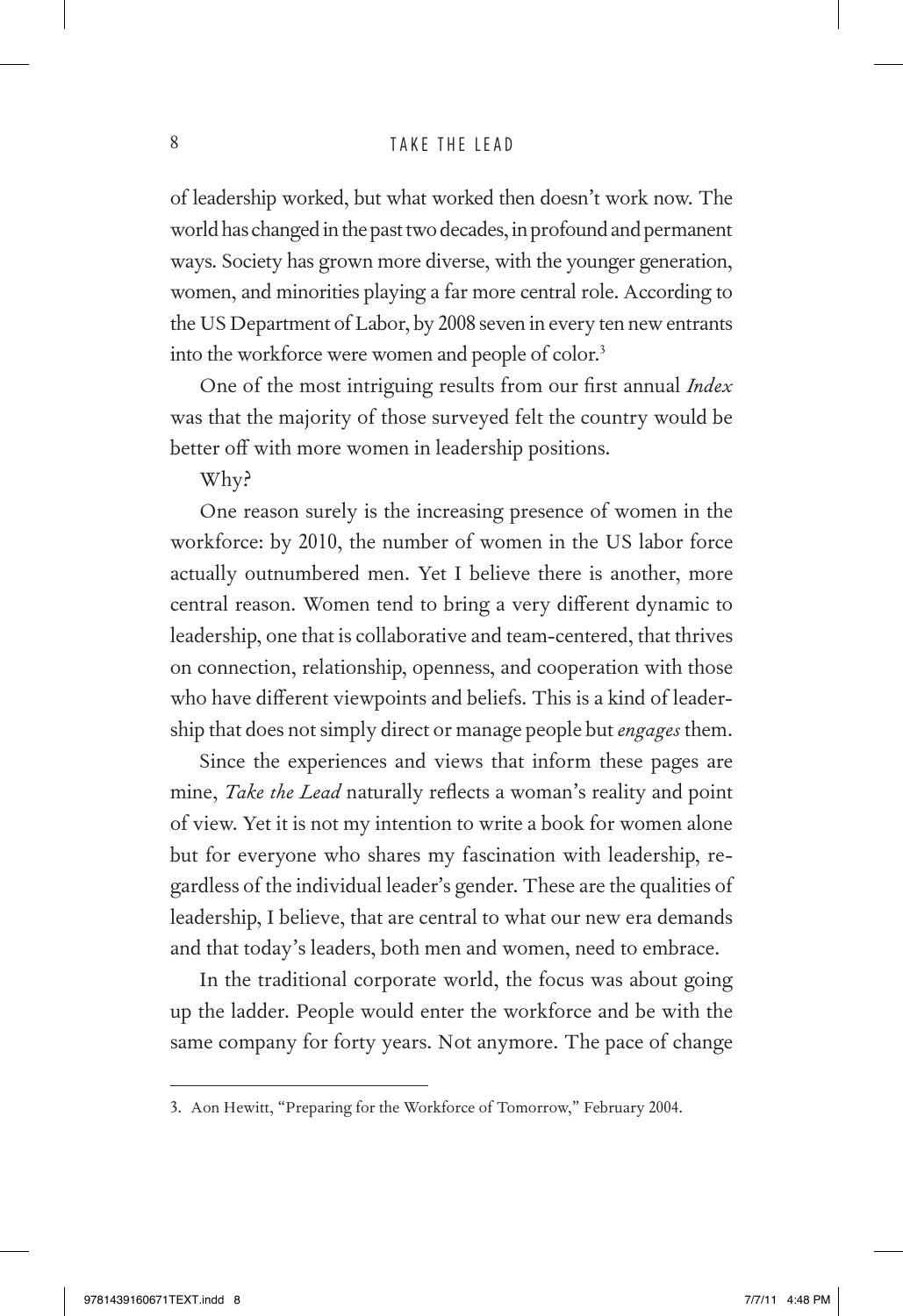#### IN TRODUCTION 9

has dramatically accelerated and society has become incredibly fluid and mobile. The Internet has transformed social and economic patterns as radically as electricity and the automobile did in the early twentieth century, giving people a voice in a way that was not possible only a generation ago. Today, people expect and even demand more out of their lives—and their workplaces. We want more participation in decisions. We want to have an impact, to live a more purposeful and values-centered life, and to be acknowledged for doing so. The emerging need is not simply for *better* leadership but for a new *kind* of leadership, one based on listening, transparency, and a fundamental honoring of relationships. As we are seeing in the Middle East and Africa in early 2011, people everywhere are demanding to have a voice.

In the spring of 2006, six months after the release of our first annual *National Index,* we convened a special conference at the center, titled "Growing Leaders in a Changing World," to explore these issues. The conference's theme was also chosen to honor the life and work of our board chairman, Warren Bennis, who had just turned eighty-one.

Warren is unique among leadership authorities in that his work has been influential in academic circles as well as in business and the popular literature. Among his dozens of works, Warren's classic 1989 book, *On Becoming a Leader,* has served (and continues to serve) as the bible of leadership to several generations of American leaders.

The conference brought together the top experts in leadership from three vastly different worlds: academia, business, and popular thought. On the program, for example, were such respected academics as Max Bazerman, Hannah Riley Bowles, Ron Heifetz, Rosabeth Moss Kanter, Barbara Kellerman, Rod Kramer, Joseph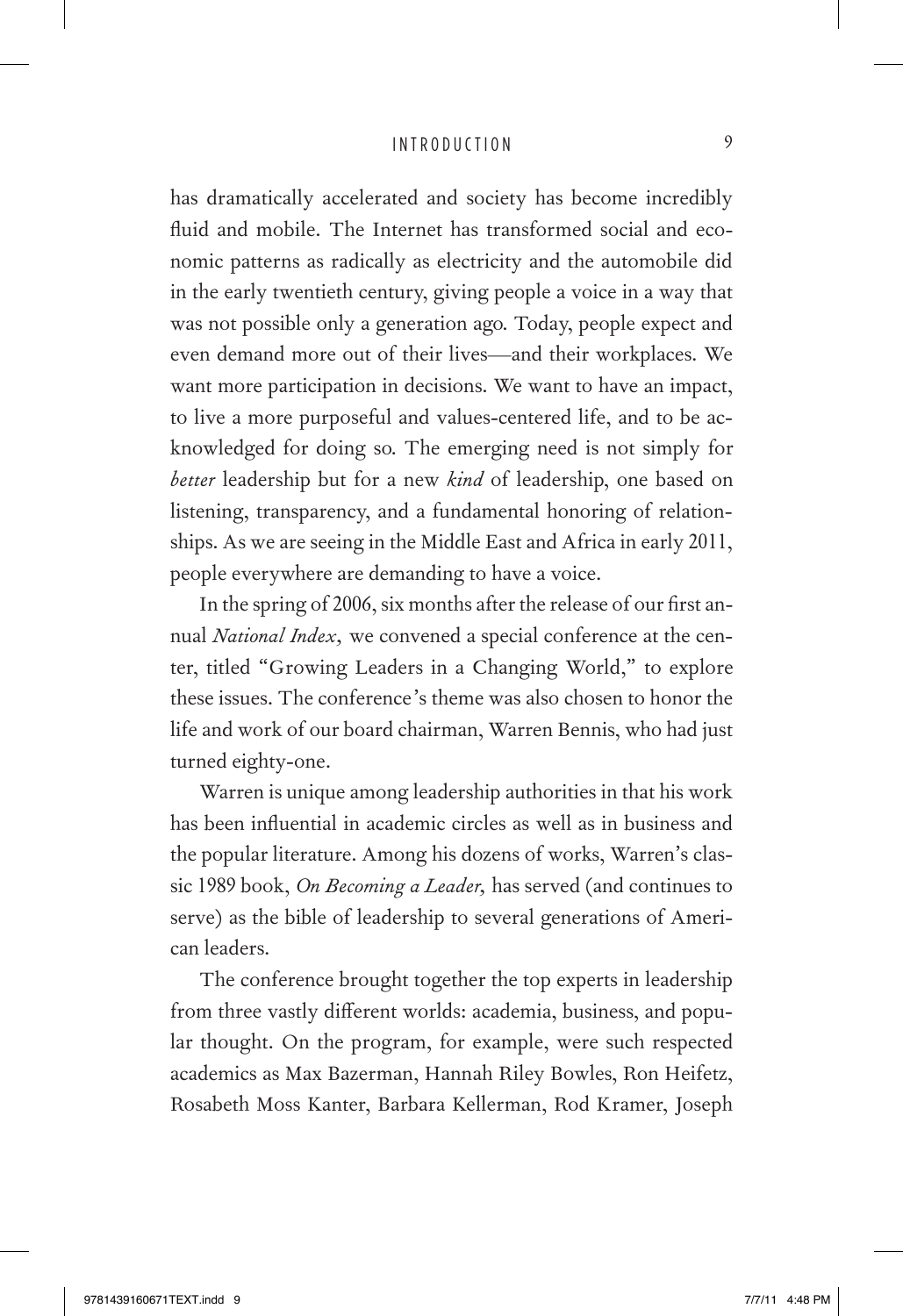#### 10 TAKE THE LEAD

Nye, Jeffrey Sonnenfeld, and Noel Tichy, sharing the dais with such popular bestselling authors as Ken Blanchard (*The One Minute Manager*), Stephen Covey (*The 7 Habits of Highly Effective People*), Tom Peters (*In Search of Excellence*), Harvey Mackay (*Swim with the Sharks Without Being Eaten Alive*), John Kotter (*Our Iceberg Is Melting*), and Spencer Johnson (*Who Moved My Cheese?*). Adding yet another dimension to the proceedings was a long list of extremely successful and influential business leaders, including Steve Belkin (Trans National Group Services), Bill George (Medtronic), Georgette Mosbacher (Borghese), Howard Schultz (Starbucks), Jack Welch (GE), and Les Wexner (Limited Brands). Rounding out the roster were such leadership authorities as Brian Duffy, editor of *U.S. News & World Report,* former governor Michael Dukakis, Eric Shinseki, former chief of staff of the US Army, and Admiral Thad Allen, commandant of the US Coast Guard.

It was a remarkably distinguished who's who of contemporary leadership, a rare combination of political and business experience with leading academic researchers and popular bestselling authors, known as *thought leaders,* all under the same roof. In essence, it was a collective state of the union address on leadership in America and what is needed for the new century.

What made the conference even more remarkable was that all these diverse authorities were describing essentially the same picture. There was a new kind of leadership afoot, said the conferees, a leadership of the mind *and* the heart. This new paradigm emphasized such traits as authenticity, collaboration, and caring.

"As leaders, we are all angels with only one wing," Warren said in his concluding remarks that evening. "We can fly—but only if we embrace each other."

The Harvard conference echoed the experiences and observa-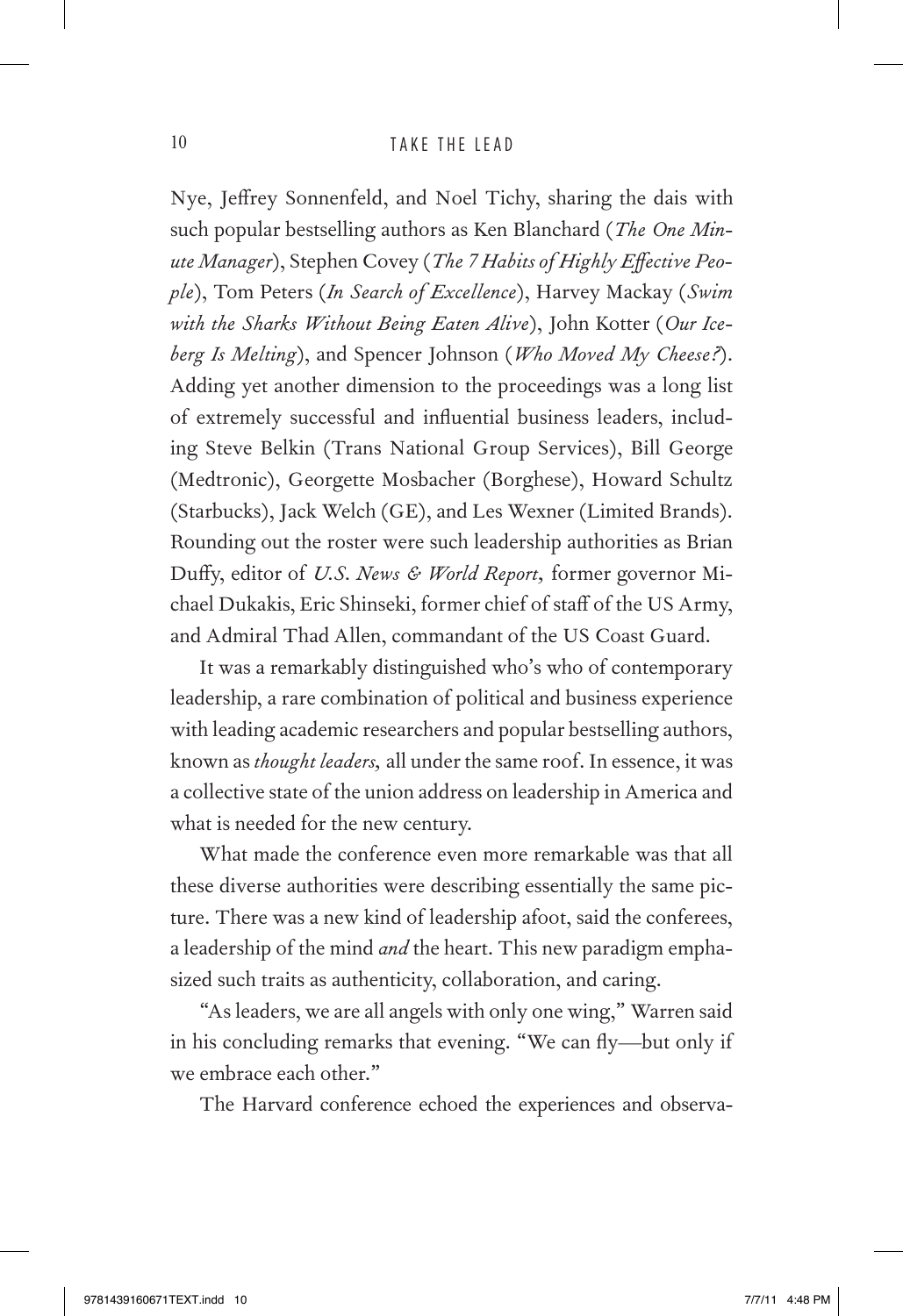#### IN TRODUCTION 11

tions I'd had over the decades and further validated my own ideas about leadership, which boil down to these three fundamental beliefs:

- • Leadership is a function first and foremost of self-knowledge and honest self-reflection.
- • Secondly, leaders don't always have all the answers. In fact, the strength of their leadership comes from their willingness to ask the questions.
- Finally, and most importantly, leaders draw their effectiveness less from what they know or what power they wield, and more from how they make the people around them feel.

#### LEADERSHIP STARTS WITH OURSELVES

Warren Bennis laid the groundwork for this view of leadership twenty years ago. He was the first to clearly articulate the understanding that leadership *is* self-knowledge.

At the time, most academics and researchers were still looking for that elusive magic formula, as if to say, "If leaders will just follow these five steps or imitate the actions of that particular Fortune 50 CEO, they will surely find success." But it doesn't work that way. Leadership isn't something you can put on like a suit of clothes or generate by copying someone else. Leadership is about who you genuinely *are.*

Successful leaders are those who are conscious about their behavior and the impact it has on the people around them. These leaders are willing to step back from the fray and get an accurate picture of what is working in their organizations—and in their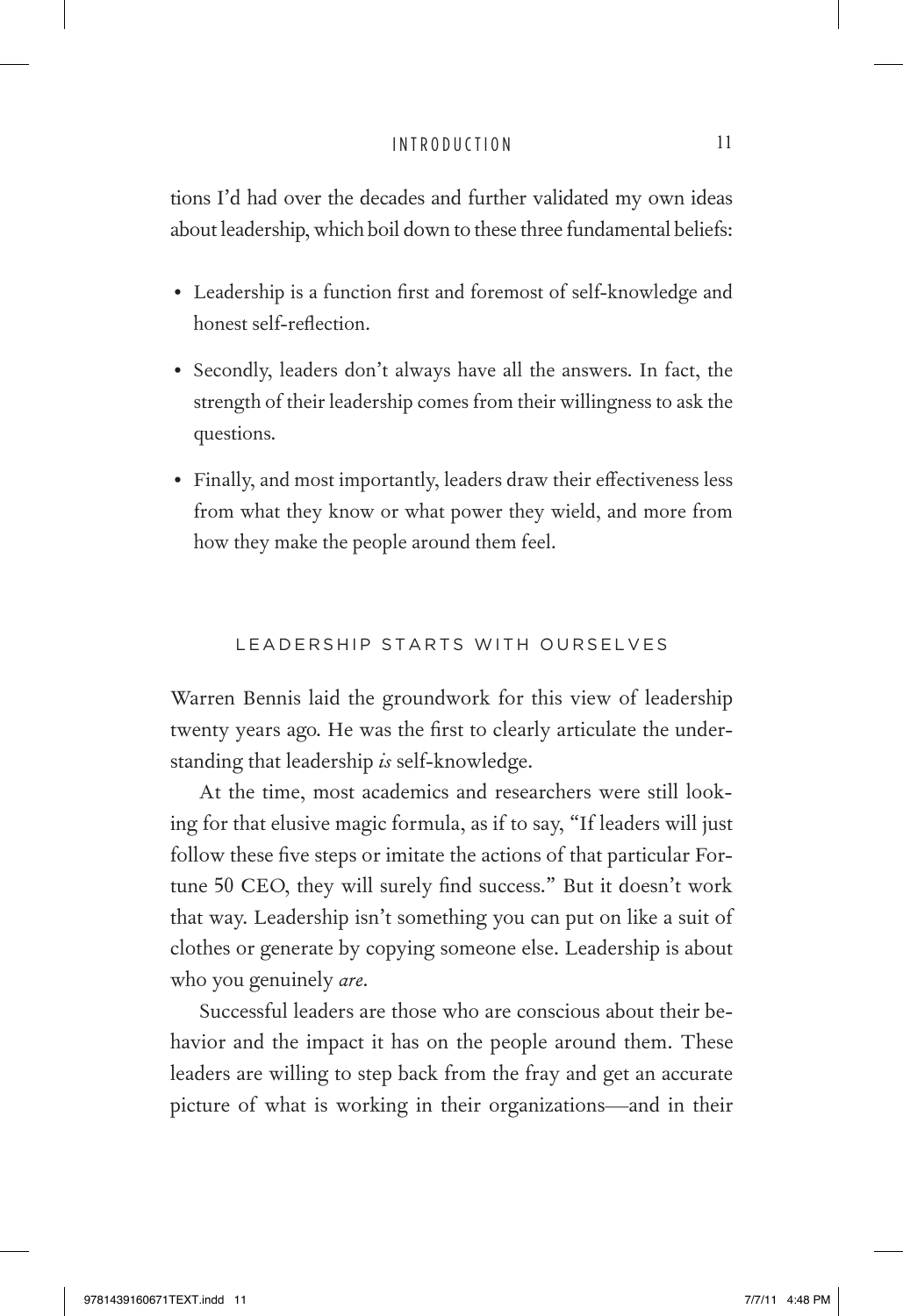lives—and what is not. Moreover, they want to know the *why.* They are willing to examine what behaviors of their own may be getting in the way. Successful leaders understand that if we don't lead consciously, it's easy to repeat patterns that could be keeping us from achieving the results we are hoping for.

The toughest person you will ever lead is yourself. We can't effectively lead others unless we can lead ourselves, which starts with knowing who we are.

#### LEADERS DON'T ALWAYS HAVE THE ANSWERS-BUT THEY ALWAYS HAVE THE QUESTIONS

Many of us grew up thinking that leaders and other authority figures had all the answers. But nobody can possibly know everything about every issue in the organization, business, school, or family they lead.

I have seen people shy away from leadership because they thought that to be the leader, they needed to have it all figured out from the start. In reality, it is very much the opposite. Effective leaders often don't have all the answers, and don't pretend to. What makes them leaders is that they are willing to ask the questions. They are *curious* about other perspectives, of both the experts and the people in the trenches, knowing that the answers are often right in our midst. And they are *generous* with what they learn and share it with others, devoting their own energies to helping others achieve success.

The old-fashioned command-and-control leadership style sees this sort of thinking as a weakness, but the new kind of leader knows that being open and asking questions is a strength that includes and motivates others. Effective leaders make it a priority in their schedules to get to know their community, seeking out the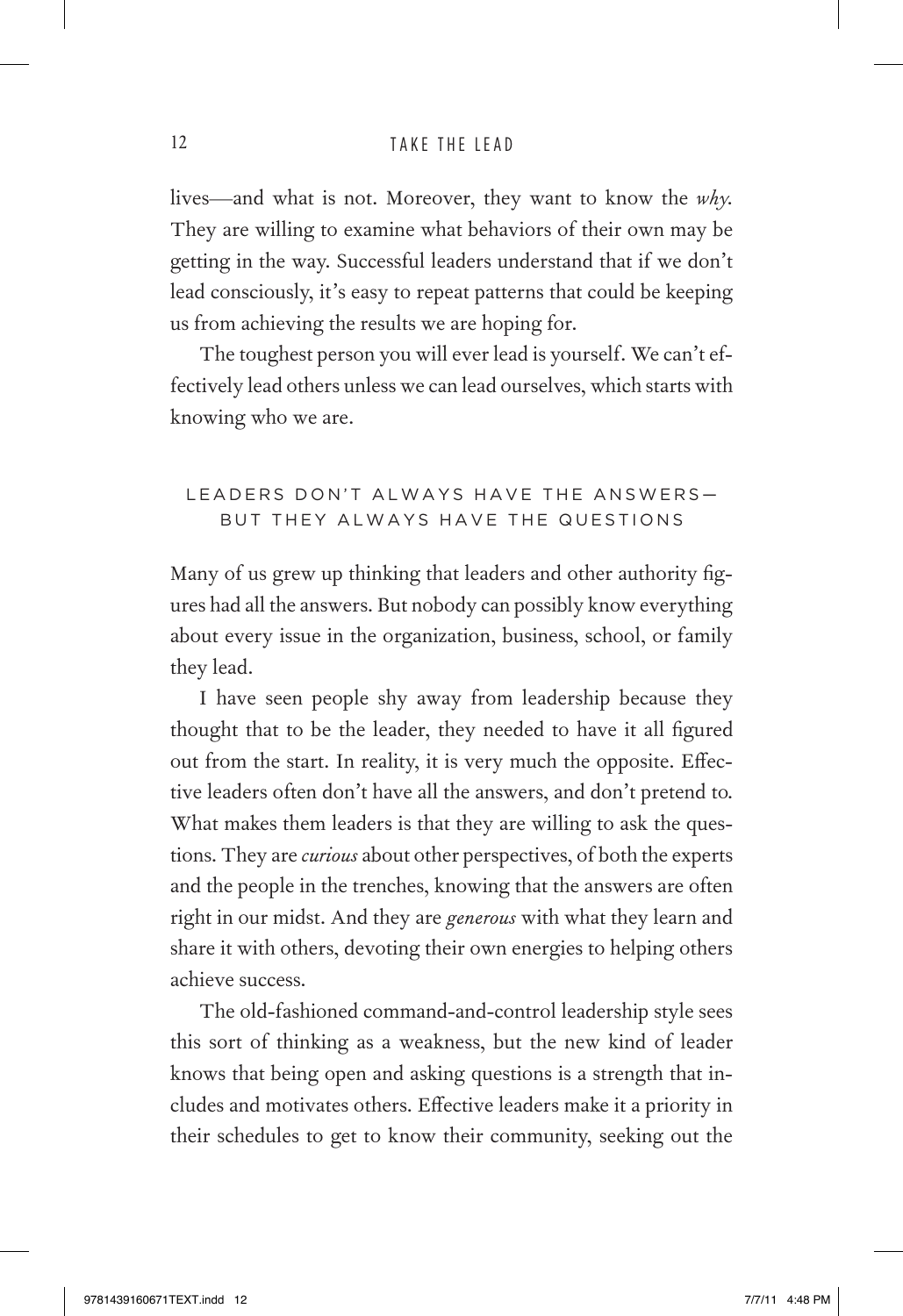knowledge and experiences of their team members, constituents, colleagues, and family members, and giving credit where it is due.

#### L E A D E R S H IP IS A B O UT FEEL IN G S

Advanced degrees, years of experience, an important title, or access to power do not guarantee that you will be a successful leader. Leadership is about how you make people *feel*—about you, about the project or work you're doing together, and especially about *themselves.*

Why? Because people do their best work when they feel good about themselves and what they're doing. When people feel valued, appreciated, heard, supported, acknowledged, and included, they are motivated to bring their best selves forward. This is how initiatives get launched, profits are made, and the work gets done. It's not just about being nice, it is about being effective.

Most of us don't think of feelings as being the key to leadership success. It seems almost counterintuitive. But think for a moment about the times in your life when you have been most productive: were those also the times when you felt the most valued, supported, and appreciated?

#### LEADERSHIP IN THE TRENCHES

In January 2007, I left the center to take a position as chief operations officer for Barack Obama's presidential campaign, which was just getting under way. For the rest of that year I worked at the Chicago headquarters, building and managing the campaign's national operational infrastructure, which gave me a big-view, top-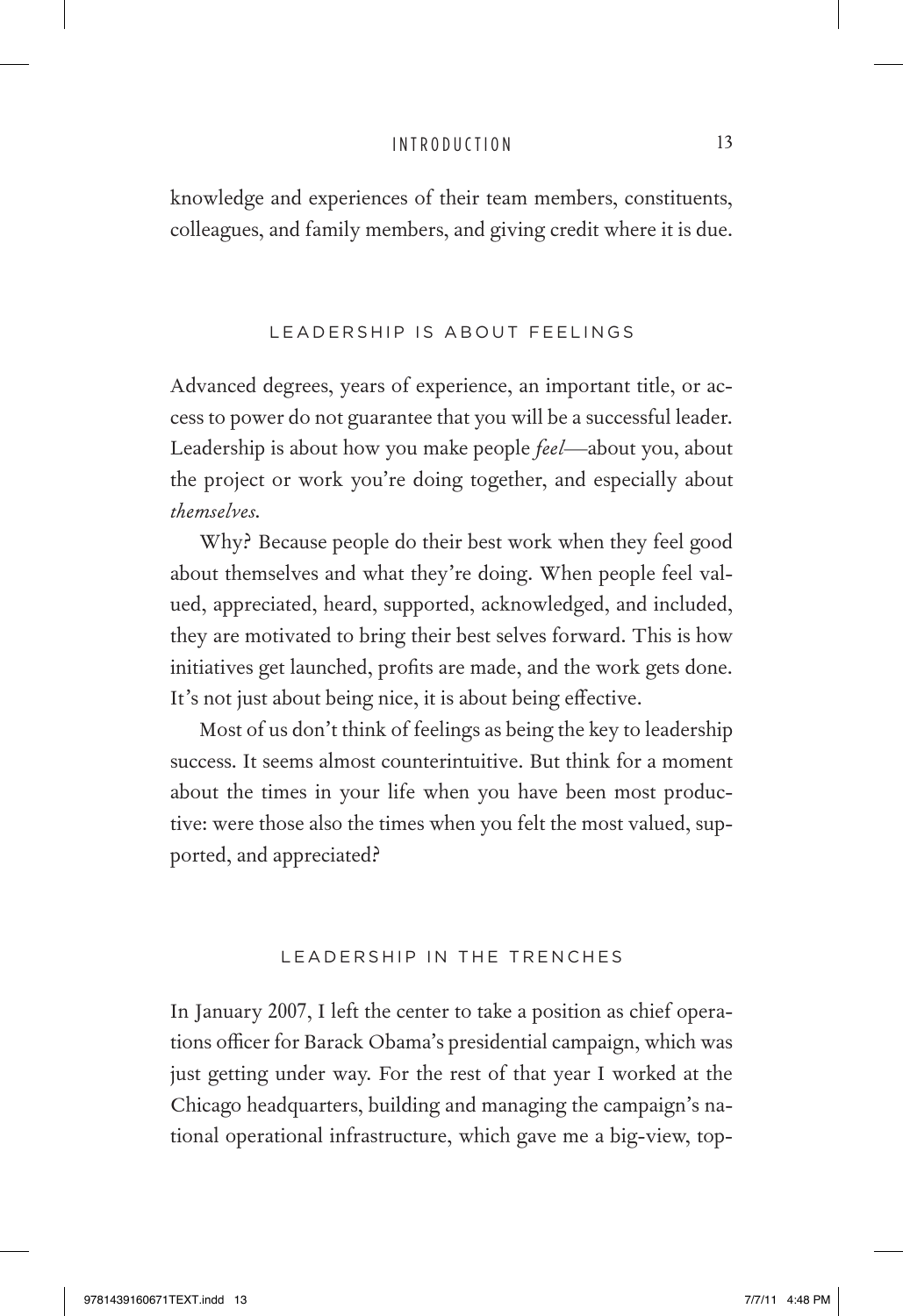#### 14 TAKE THE LEAD

down frame of reference for the campaign's operation. However, the following year gave me the opportunity to gain a very different perspective. After transitioning in late 2007 from COO to become the chair of Women for Obama (WFO), I spent the next year gaining a very grassroots, in-the-trenches view of the campaign effort.

Sleeping in motels and driving rental cars, I crisscrossed many of the campaign battleground states during much of 2008, working side by side with staff and volunteers of all ages and from all backgrounds, witnessing firsthand the participation and dedication of these field organizers and staffers, donors, volunteers, and voters. It was this second, more ground-level perspective that showed me the true heart of this campaign.

Everywhere I traveled, the scene was the same: hundreds of people fully engaged and tirelessly devoted to their shared goal. These people had not been enticed with big expense accounts, cushy salaries, or public recognition. It was quite the opposite. Most of them had taken precious time away from their jobs, their families, and their careers, working for little or no pay, to knock on doors, stuff envelopes, and commit their time to mobilizing perfect strangers, often in towns and states they had never visited before.

It was in these hundreds and thousands of people on the ground that I saw some of the most powerful examples of what it looks like when people feel connected and passionate about what they are doing—and the results those feelings can bring about.

Regardless of your own political views, it is hard not to appreciate what this candidate and campaign accomplished in two short years. At the beginning of 2007, Senator Obama had less than 20 percent national name recognition and no endorsements to speak of—and twenty-two months later he was elected to become the na-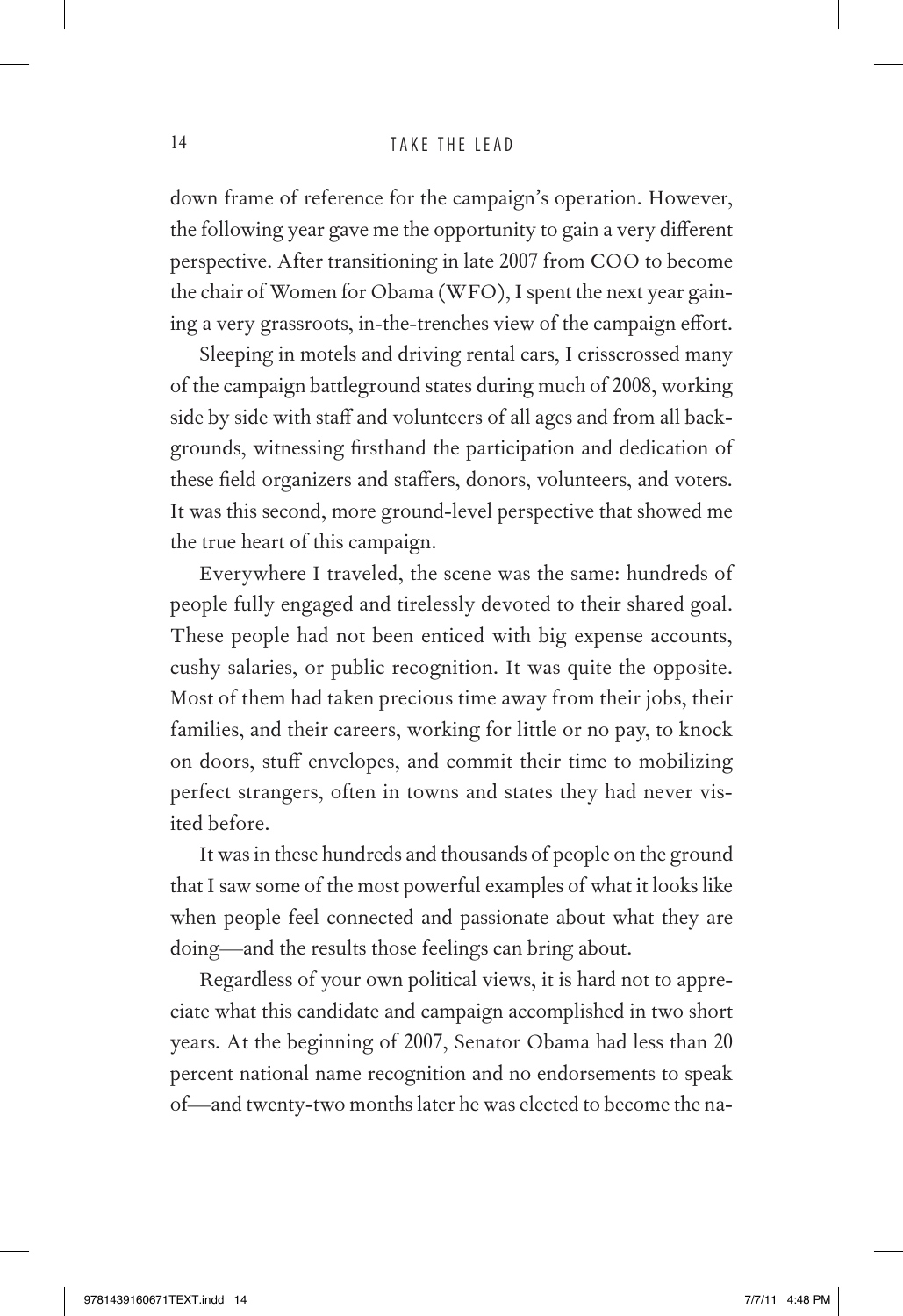#### IN TRODUCTION 15

tion's first African-American president. And this historic accomplishment was due largely to the enthusiastic staff and volunteers across the country, many of whom had never been involved in a political campaign before.

Most businesses and organizations dream about this kind of engagement, and would give anything (and *pay* anything) to generate that kind of participation and commitment from their people. How do you create that kind of experience? What causes people to bring that kind of energy and dedication to an organization or project? Was the Obama campaign an anomaly, or can that same level of passionate engagement be created in other organizations and companies?

During that year in the campaign I reflected on these questions every day, and whether I was in Montana or Rhode Island, the answers were amazingly similar. People got involved and stayed involved because they felt included and empowered to have a voice. They felt their contributions were valued and appreciated. They felt they were a connected part of something bigger than themselves.

Can that kind of powerful, committed engagement be replicated in other organizations? From what I've seen, it absolutely can.

This book is organized around seven core ideas:

authenticity connection respect clarity collaboration learning courage